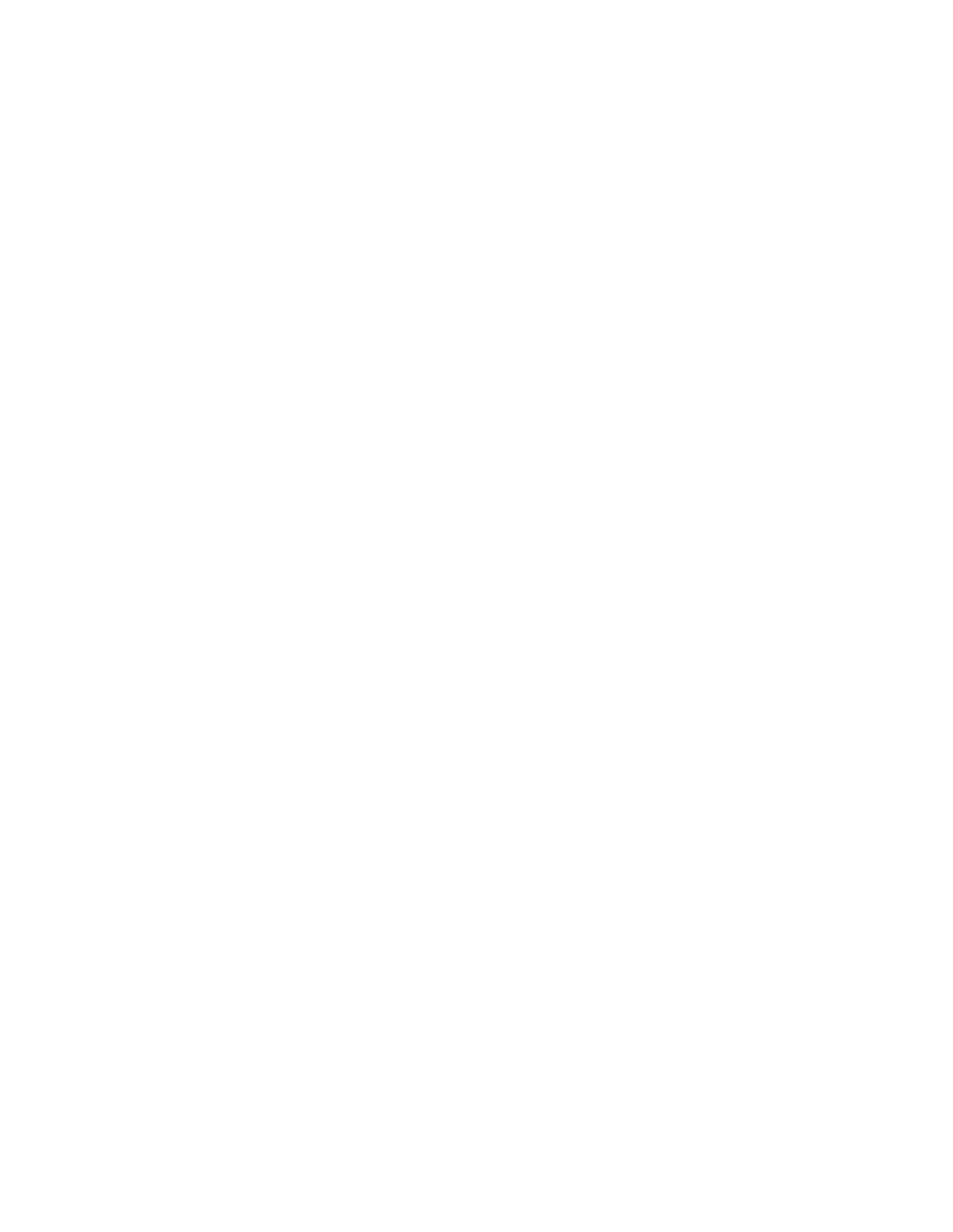# **TABLE OF CONTENTS**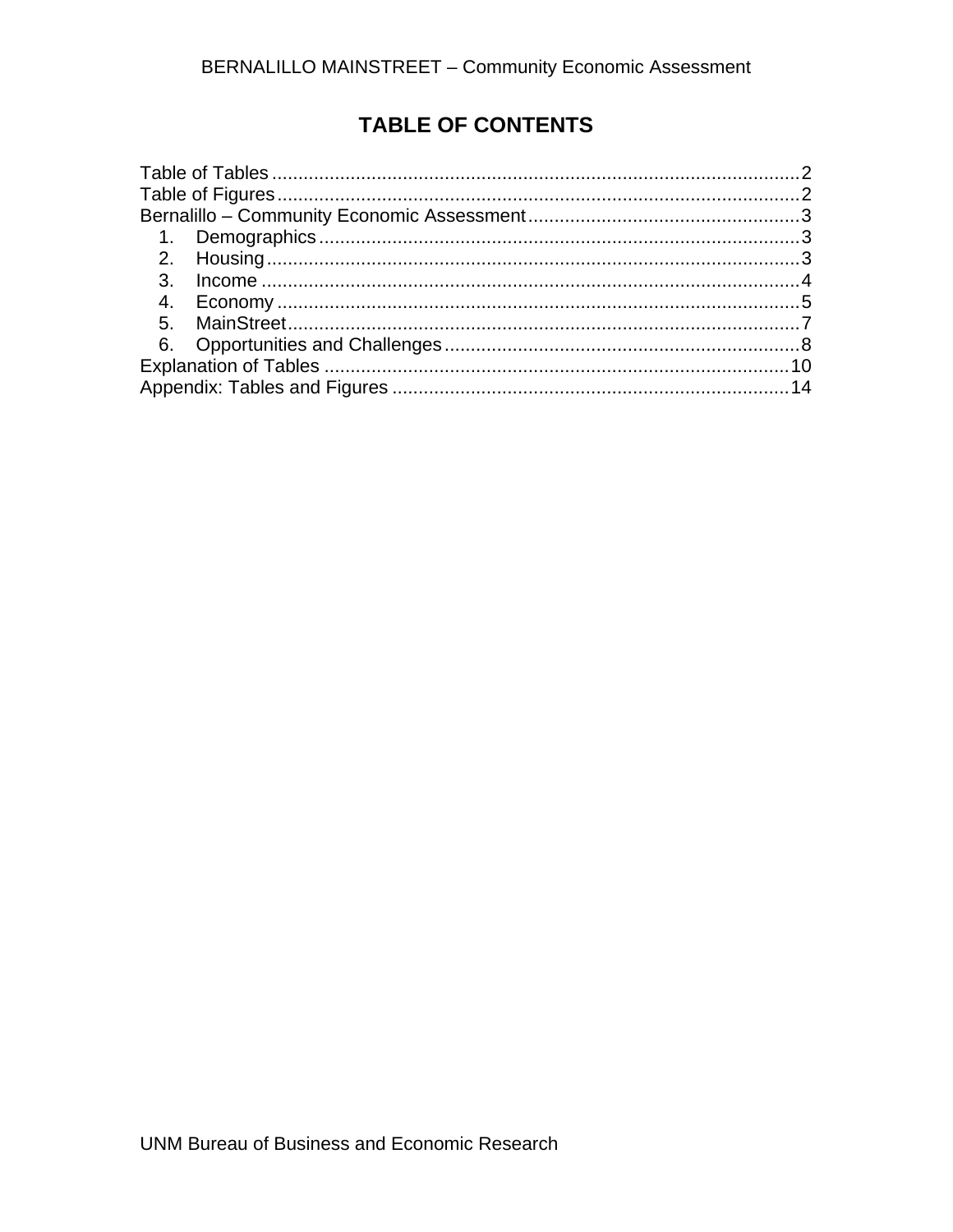## **TABLE OF TABLES**

<span id="page-3-0"></span>

| Table 1: Selected Demographic, Housing, and Economic Characteristics 16                                                                                             |
|---------------------------------------------------------------------------------------------------------------------------------------------------------------------|
| Table 2: Location Quotient: Bernalillo Employment by Industry in Relation to<br>Sandoval County and New Mexico, and Sandoval County Industries in Relation          |
| Table 3: Location Quotient: Bernalillo Employment by Occupation in Relation to<br>Sandoval County and New Mexico, and Sandoval County Industries in Relation<br>.20 |
| Table 4: Location Quotient: Bernalillo Employment by Business Ownership Type<br>in Relation to Sandoval County and New Mexico, and Sandoval County                  |
| Table 5: Bernalillo Taxable Gross Receipts and Pull Factors, 2004-200624                                                                                            |
| Table 6: Bernalillo Businesses by Industry by Local Geography, 2006<br>.26                                                                                          |
| Table 7: Bernalillo Employment by Industry in MainStreet Area, 2006 27                                                                                              |
| Table 8: Bernalillo Employment by 3-Digit Retail & Service Subsector in<br>.30                                                                                      |
|                                                                                                                                                                     |

# **TABLE OF FIGURES**

| Figure 3: Bernalillo Taxable Gross Receipts Gain/Loss by Industry, 2004, 2005, |  |
|--------------------------------------------------------------------------------|--|
| Figure 4: Bernalillo Employment by Industry and Local Geography, 200628        |  |
| Figure 5: Bernalillo Employment in MainStreet Area by Industry, 2006 29        |  |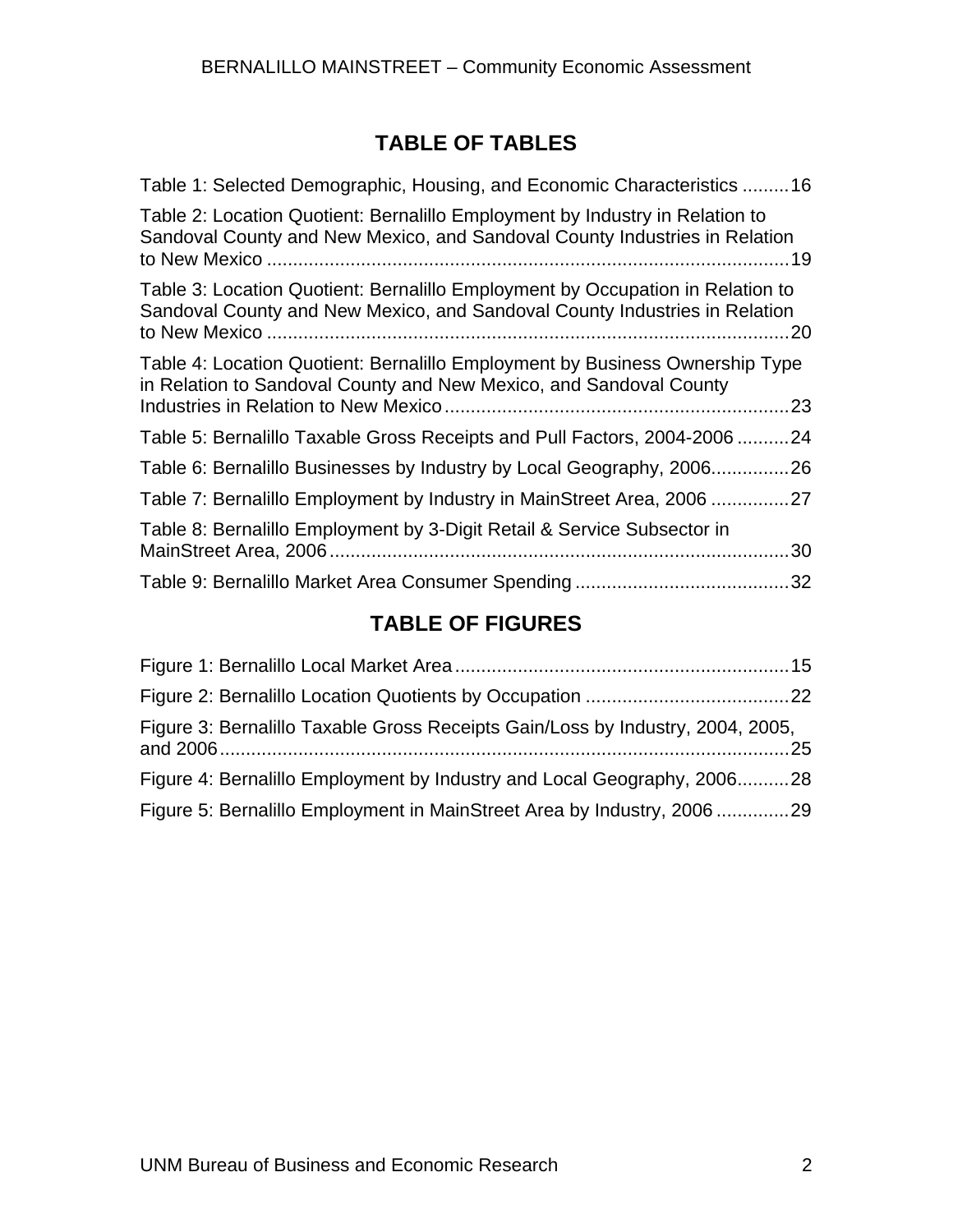## <span id="page-4-0"></span>**BERNALILLO – COMMUNITY ECONOMIC ASSESSMENT**

#### **1. Demographics:** [1](#page-4-1)

- a. The population of the town of Bernalillo in 2006 is estimated to be 8,019. Since the early 1970s, the growth of Bernalillo's population has been fairly rapid, if uneven. Overall, during the period 1970-2000, the average annual population increased by just over 4 percent, about twice the rate of growth for New Mexico as a whole. Most of the gain was during the earlier years; since 1990, the rate of population growth has been only about one percent per year, well below the statewide rate. ESRI forecasts an acceleration of population growth during the next few years, in part reflecting the impact of the New Mexico Rail Runner Express commuter rail line.
- b. Bernalillo's population is predominately Hispanic (71 percent) and relatively young (median age is 33.1 years old). By comparison, 44 percent of New Mexico's population is Hispanic, and the median age is 35.2 years old.
- c. Compared to the state as a whole and the neighboring city of Rio Rancho, the growth of Bernalillo's population is driven more by high birth rate than relocation of households from other areas. The share of the population under 19 years of age is fully one-third of the total, compared to 29 percent for New Mexico. Also, the population is relatively more stable. According to the U.S. Bureau of the Census' 2000 decennial census, 37.1 percent of the 2000 population had not moved since the 1990 census; the corresponding rate for the state was 32.6 percent.

## **2. Housing:** [2](#page-4-2)

- a. In 2006, there was an estimated 3,092 housing units in the town of Bernalillo. Only about 6 percent were vacant, less than half the statewide rate of 13 percent. The rate of home ownership is very high – 80 percent of occupied housing units are owner occupied, compared to 70 percent for New Mexico. Recent developments have increased the stock of housing in Bernalillo, and such development is likely to continue. Typically, these developments are priced at levels well above the current average, and are marketed to buyers from outside the community.
- b. The high rate of home ownership in Bernalillo is at least in part a result of low property values. In 2000, the median value of owner occupied

<sup>&</sup>lt;sup>1</sup> See **Table 1** in the appendix <sup>2</sup><br><sup>2</sup> See **Table 1** in the appendix

<span id="page-4-2"></span><span id="page-4-1"></span><sup>&</sup>lt;sup>2</sup> See **Table 1** in the appendix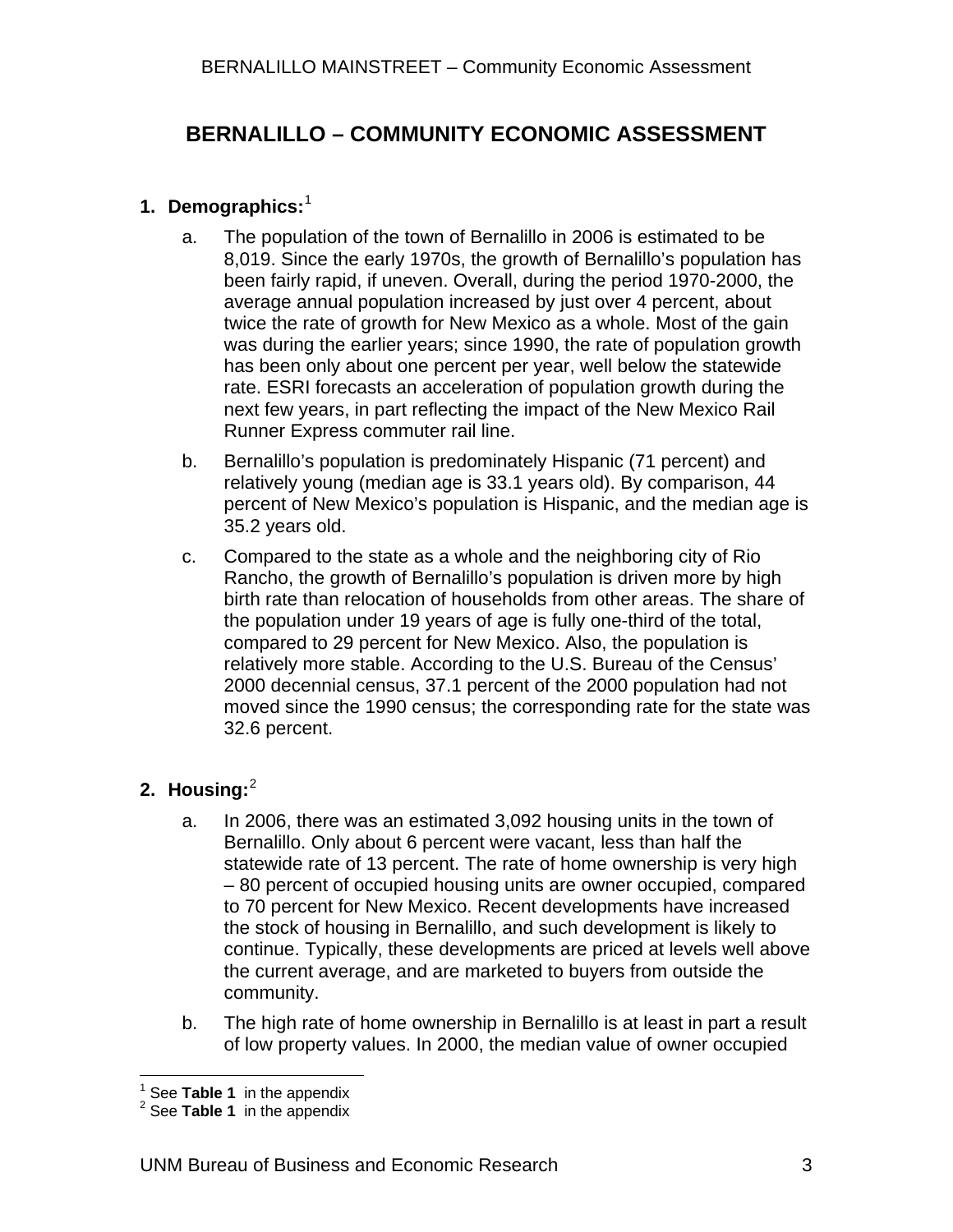<span id="page-5-0"></span>housing in Bernalillo was about \$77,380, compared to \$94,600 for all of New Mexico. More than three-quarters of owner occupied housing was valued under \$100,000, compared to just over one-half for the state. As noted, this pattern is changing rapidly with the increase in higher-end housing developments.

- c. Relatively low property values are tied to the prevalence of mobile homes. According to the census, in 2000, fully 40 percent of all housing units in Bernalillo were mobile homes, compared to just 19 percent in New Mexico (and less than 7 percent for the U.S. as a whole). Another factor associated with the high rate of home ownership is the scarcity and the relatively high cost of rental housing. In 2000, the median cost of rental housing in Bernalillo consumed one-third of household incomes, 50 percent higher than the relative cost of home ownership and well above the 26 percent statewide rate.
- d. Finally, the housing stock is on average much newer than that of the state. As of 2000, 28 percent of all housing units in Bernalillo were less than 10 years old; today, well over half of all housing units, including the majority of mobile home units, were built after 1982.
- **[3](#page-5-1). Income:**<sup>3</sup> According to the 2000 census, average per capita income in Bernalillo was \$13,100, just over three-quarters of the statewide average. ESRI® estimates that the average income in 2006 was \$16,750, suggesting a very slight increase relative to the state average.
	- a. Income sources in Bernalillo vary only slightly from those of other parts of New Mexico. In both cases, slightly more than 80 percent of all households have earnings from wages and salaries; a slightly smaller share of households receives social security and retirement incomes in Bernalillo than in other parts of the state. Most significantly, the share of households that receive interest, dividends, or rental incomes is less than half that of the entire state – 14 percent compared to 30 percent.
	- b. In 2000, 1,178 persons in Bernalillo lived below the poverty line, about 18 percent of the population.<sup>[4](#page-5-2)</sup> The poverty rate was slightly lower than the statewide average, but well above the 12.1 percent poverty rate in Sandoval County as a whole.
	- c. Median household net worth in Bernalillo is nearly equal to that of the state. Typically related to equity in homeownership, net worth in Bernalillo is the result of two patterns. Property values in Bernalillo are well below the statewide average, yet the median homeowner in Bernalillo has held their property for a longer time, thus holding a greater share of equity in housing.

 $\overline{a}$  $3$  See Table 1 in the Appendix.

<span id="page-5-2"></span><span id="page-5-1"></span><sup>&</sup>lt;sup>3</sup> See **Table 1** in the Appendix.<br><sup>4</sup> In 2000, the poverty line was \$8,959 for an individual or \$17,463 for a family of four, including two children.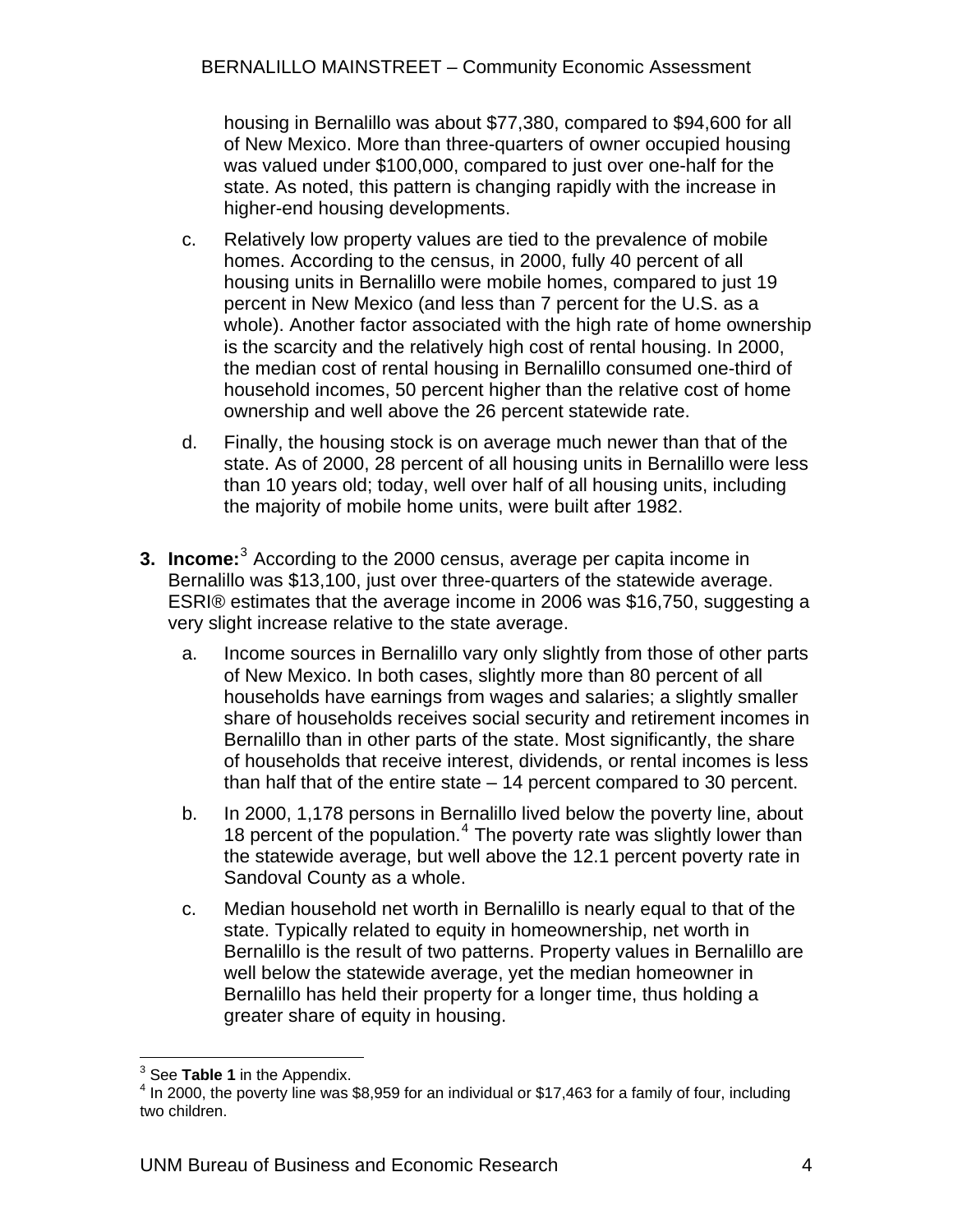- <span id="page-6-0"></span>4. Economy:<sup>[5](#page-6-1)</sup> located less than 20 miles from downtown Albuquerque, Bernalillo is predominately and increasingly a residential community. In 2006, about 3,400 residents of Bernalillo were employed, while reported employment by Bernalillo-based businesses was about 1,900. Thus, nearly half of Bernalillo's workforce was employed outside the town. Yet, Bernalillo also has a remarkably diverse economy, including a strong manufacturing sector and a service hub along key transportation arteries. On a net basis, Bernalillo retains an estimated 85 percent of locally-originated receipts, resulting in a leakage of about \$20 million in receipts per year. The opening of a Wal-Mart in early 2008 will likely stem some of these leakages.
	- a. Trade area: Bernalillo's retail and service businesses have four overlapping markets  $-$  a) the town's residents; b) residents from the northern end of Rio Rancho and developments along U.S. 550; c) visitors, mostly from Albuquerque, to local attractions (mainly Santa Ana Pueblo facilities such as the casino, Tamaya Hotel, golf courses); and d) travelers along I-25 and U.S. 550. The first two groups support markets for lower and increasing middle-order goods[6](#page-6-2) and the latter two groups support markets for accommodations, food services, and travel amenities. For higher-order goods and services, residents of Bernalillo are most likely to make the short trip to Albuquerque.
	- b. Strengths: Bernalillo's principal economic advantage is its proximity to Albuquerque and, specifically, the recent development of residential communities in northern Rio Rancho and along U.S. 550. The New Mexico Rail Runner Express commuter rail line, which connects Bernalillo with downtown Albuquerque (and soon Santa Fe), will likely create new demand for residential development, and associated retail and services.
		- i. Property Development the importance of property development to Bernalillo's economy is reflected in gross receipts and employment data. **Table 5** shows gross receipts data for the years 2004, 2005, and 2006.<sup>[7](#page-6-3)</sup> Over the three year period, construction businesses reported a sharp increase in gross

<span id="page-6-1"></span> 5 See **Tables 2-4** and **Figure 2** for location quotient data and **Table 5** and **Figure 3** for gross receipts data.

<span id="page-6-2"></span><sup>&</sup>lt;sup>6</sup> Economists and economic geographers order goods and services from lower- to higher-order. Lower-order goods are inexpensive, frequently purchased, and available in many locations; milk is a common example. Middle-order goods include clothing, household goods, and furnishings. Higher-order goods include automobiles, jewelry, or specialized services such as medical surgery. Following the same logic, a local economy is often analyzed in terms of the highest-order good or service that it offers.

<span id="page-6-3"></span><sup>7</sup> The first columns of **Table 5** are gross receipts values. The next columns are computed pull factors, where a value of 100 percent indicates that, on a net basis, receipts to local businesses are in proportion to expenditures by town residents. The final columns show the inflow and outflow (leakage) associated with the sector for each year. For a fuller discussion, see 'Explanation of Tables'.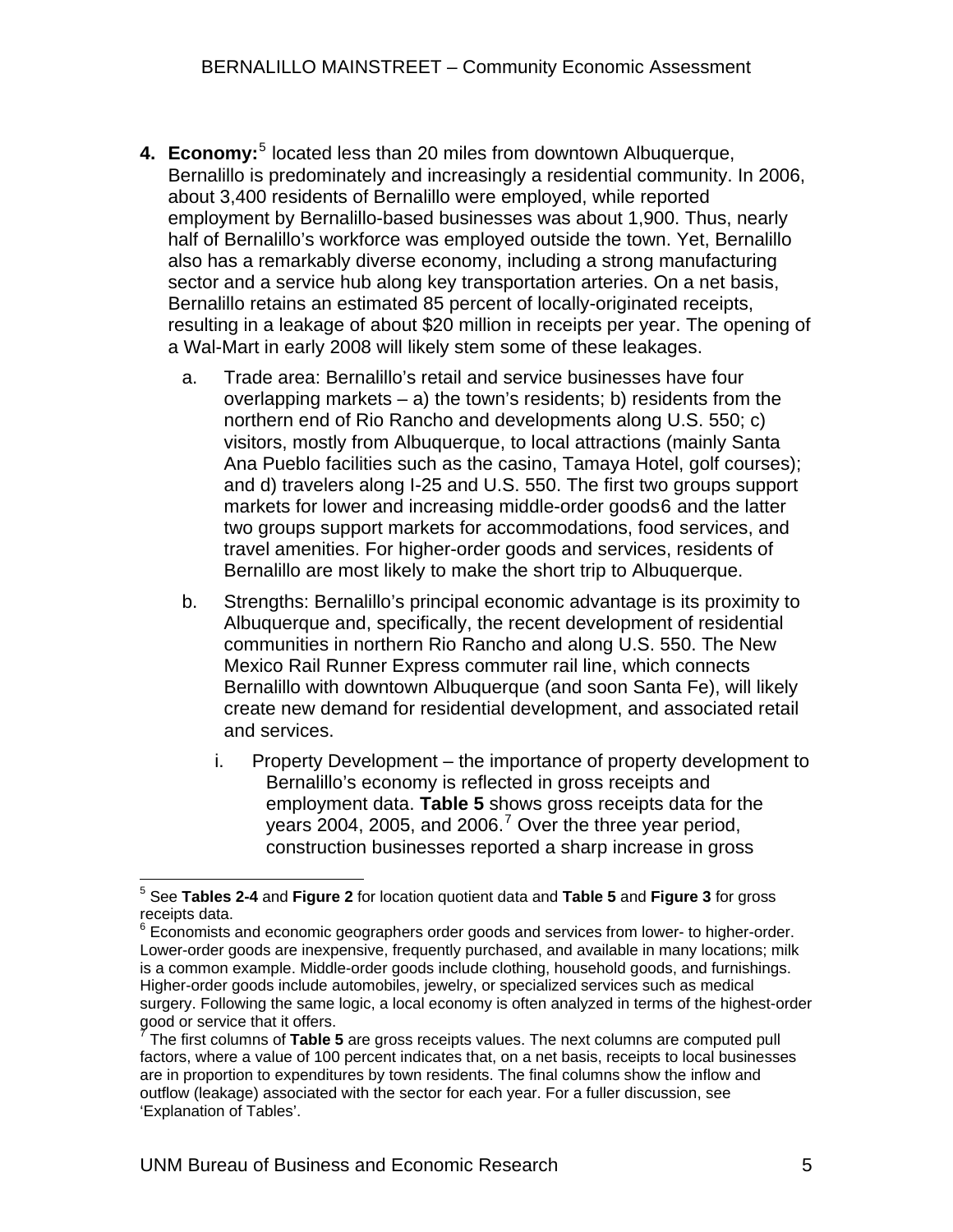receipts, generating a net inflow of more than \$8 million in receipts in 2006. This included construction businesses engaged in both public sector construction (e.g., highway and Rail Runner projects) and private sector residential and commercial construction. Real estate businesses also reported a high level of receipts, accounting for a net inflow of nearly \$3.4 million in 2006. These patterns are also reflected in employment data. Location quotients in **tables 2**, **3**, and **4** show the relative concentration of employment in Bernalillo by industry, occupation, and type of business (i.e., local, state, federal government, private, non profit, and so on). <sup>[8](#page-7-0)</sup> By industry, residents of Bernalillo are 74 percent more likely to be employed in construction than in the state as a whole; similarly, residents are 77 percent more likely to be employed as a construction trades worker than others in New Mexico.

- ii. Travel and Food Services on a net basis, accommodations and food services is the single largest source of receipts for the town of Bernalillo. With a pull factor of 239 percent, this sector drew a net of \$11.4 million to Bernalillo in 2006. Restaurants account for the largest share of this category. In addition, gasoline stations have very high pull factors (between 220 and 28[9](#page-7-1) percent), <sup>9</sup> and automotive parts and accessories were nearly as strong.
- iii. Manufacturing Bernalillo has a remarkably strong and diversified manufacturing sector, with a pull factor over 200 percent generating an inflow of receipts of about \$4 million per year. Similarly, employment data show that the share of residents employed in manufacturing – as an industry and as an occupation – is more than twice the statewide proportion. Many manufacturers focus on building materials and equipment – American Gypsum, Lafarge, Trus Master, Rinker Materials, and MCT Industries are among the largest. The strength of Bernalillo's manufacturing sector is not typical of smaller towns in New Mexico, and no doubt owes much to its proximity to the large Albuquerque market.

<span id="page-7-0"></span> $\overline{a}$  $8$  In location quotient analysis, a value of 1.0 indicates that the proportion of employment of residents of Bernalillo (by industry, occupation, or type of business) is equal to that of the base geography. For example, the proportion of employment in the construction industry in Bernalillo is 68 percent greater than that of Sandoval County (value of 1.68) and 74 percent greater than that of New Mexico as a whole (value of 1.74); employment in the same sector in Sandoval County is 3 percent higher than throughout New Mexico. Again, see 'Explanation of Tables' for a more complete discussion. 9

<span id="page-7-1"></span>By New Mexico law, gasoline is taxed directly and stations pay no gross receipts taxes on gasoline sales. Thus, receipts reported by gasoline stations include only other items sold at such convenience stores. However, these receipts serve as a useful indicator of overall activity in the sector and generate pull factors that are reasonable estimates of gasoline activity.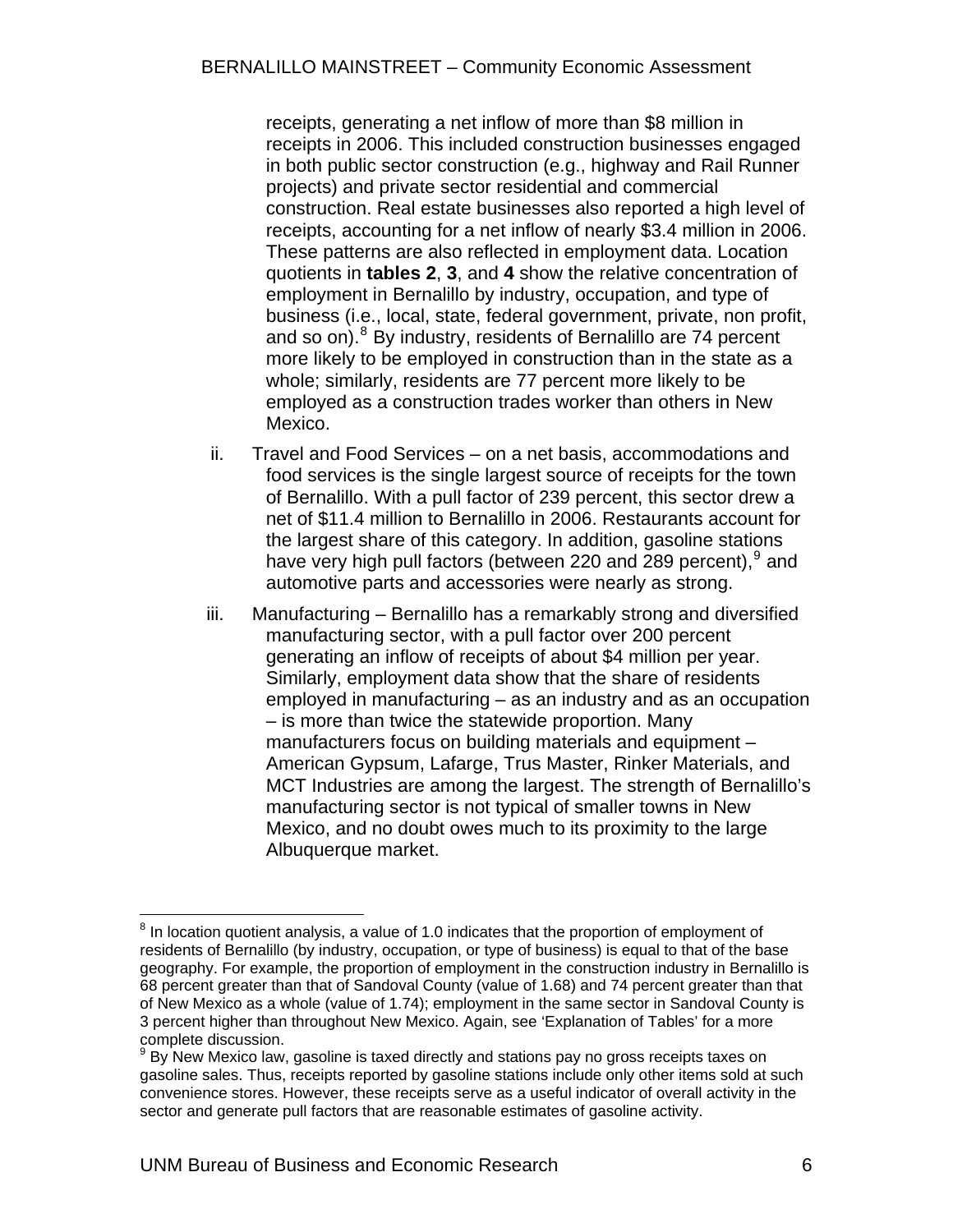- <span id="page-8-0"></span>c. Weaknesses: through 2006, the principal weaknesses of Bernalillo's economy are retail and higher order services. The development of a 'Big Box' retailer in Bernalillo is likely to improve substantially the performance of the retail sector. However, it is unlikely that higher order services will follow this trend.
	- i. In 2006, Bernalillo's retail sector leaked nearly \$13 million.<sup>[10](#page-8-0)</sup> The overwhelming share of this leakage was in the category of 'miscellaneous store retail', typically but not entirely associated with 'Big Box' retailers such as Wal-Mart. The continued residential development in Bernalillo and neighboring Rio Rancho means the demand for this kind of retail is almost certain to grow. The development of a Wal-Mart is likely to patch this very significant leakage.
	- ii. Professional services, such as health care (doctors and hospitals), legal services, science and research, and design and engineering services, are also sources of significant leakages. Together, these sectors accounted for about \$13 million in lost revenues in 2006. In all likelihood, these patterns will not change, as it is common that higher order goods such as these tend to concentrate in larger regional centers, such as Albuquerque.
- 5. MainStreet:<sup>[11](#page-8-0)</sup> Bernalillo's MainStreet district runs north-south along Camino Del Pueblo through the historic center of the town of Bernalillo. The southern boundary is Avenida de Bernalillo and the northern boundary is U.S. 550. The economic structure of the district is characteristic of many downtown areas, with concentrations of employment in public administration, social assistance, specialized retail stores, and restaurants and taverns.
	- a. In 2006, 26 businesses were located in the MainStreet district one quarter of all Bernalillo businesses; these businesses employed 277 workers, 15 percent of the total. The retail sector is the largest employer in the MainStreet area, accounting for slightly over one quarter of all jobs. Restaurants and taverns, social assistance agencies, and public administration offices each employ about 20 percent of the MainStreet workforce.
	- b. Slightly more than one third of Bernalillo's population (3,075 persons), lives within a quarter mile of the MainStreet district. Compared to other parts of Bernalillo, this population is slightly younger (although it also includes a higher share of senior citizens), includes a slightly higher proportion of persons of Hispanic origin, and has significantly lower

 $\overline{a}$  $10$  That is, on a net basis, residents of Bernalillo spent nearly \$13 million more in retail stores outside the town boundaries than residents of other communities spent at Bernalillo's retail businesses.

<sup>11</sup> See **Tables 6-8** and **Figures 4** and **5** for data on businesses and employment by industry; and **Table 9** and **Figure 1** for Bernalillo's local market area.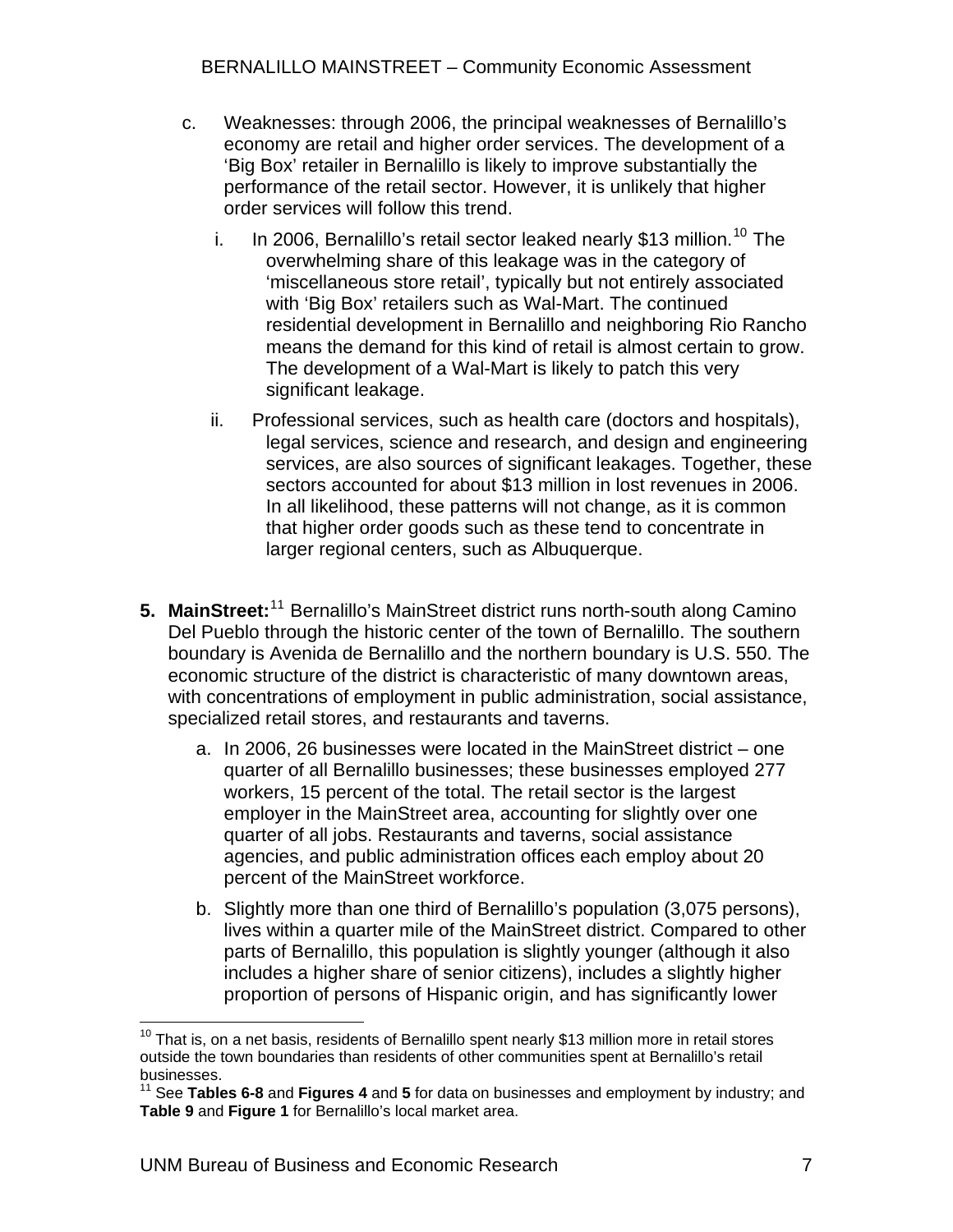<span id="page-9-0"></span>incomes and slightly lower levels of educational attainment. In the MainStreet district there are lower home ownership rates, which means households are more likely to rent (26 percent compared to 18 percent in other parts of town), and property values are on par with other areas, but with lower rents.

c. **Table 9** provides data on consumer spending by category for residents within a quarter mile of the MainStreet district, in Bernalillo and, for comparison, throughout New Mexico. On average, households in the MainStreet residential district spend \$14,103 per year, compared to \$15,432 for households in other parts of Bernalillo. In relation to overall spending, spending among MainStreet households is proportionately higher in apparel, groceries, education, personal care items, and investments. Spending is proportionately lower in motor vehicles, home improvement and maintenance, insurance, and several categories of entertainment and recreation.

#### **6. Opportunities and Challenges:**

- a. The town of Bernalillo is almost certain to experience continued if not accelerated growth in its population, as families seek housing within commuting distance to employment centers in Albuquerque and southern Sandoval County. The Rail Runner will increase the value of residential developments in the town of Bernalillo relative to other sites. A challenge to Bernalillo is to broaden the gross receipts tax base to finance public investments required by development. With a strong base in manufacturing and travel-related services drawing revenue into the community already, the best strategy is to capture the revenues associated with residential-based retail and services; in effect, limiting leakages often associated with residential development. From the perspective of public finances, the development of the Wal-Mart in Bernalillo will contribute significantly to town coffers.
- b. Bernalillo's MainStreet district is in an enviable situation in terms of business development opportunities. Residential development, both in Bernalillo and along U.S. 550, is likely to create additional demand for restaurants, entertainment, recreation, and specialized retail. The historic MainStreet district has a unique character that is not easily replicated in commercial developments. Additionally, the downtown Bernalillo Rail Runner station could be used to draw an increasing number of morning and evening commuters to the MainStreet area, expanding the market for restaurants, taverns, specialty retail, and personal services. Over the longer term, residential development near the MainStreet district is also promising. Professionals without children are likely to find the quick commute to downtown Albuquerque attractive. Again, this will help to support local businesses.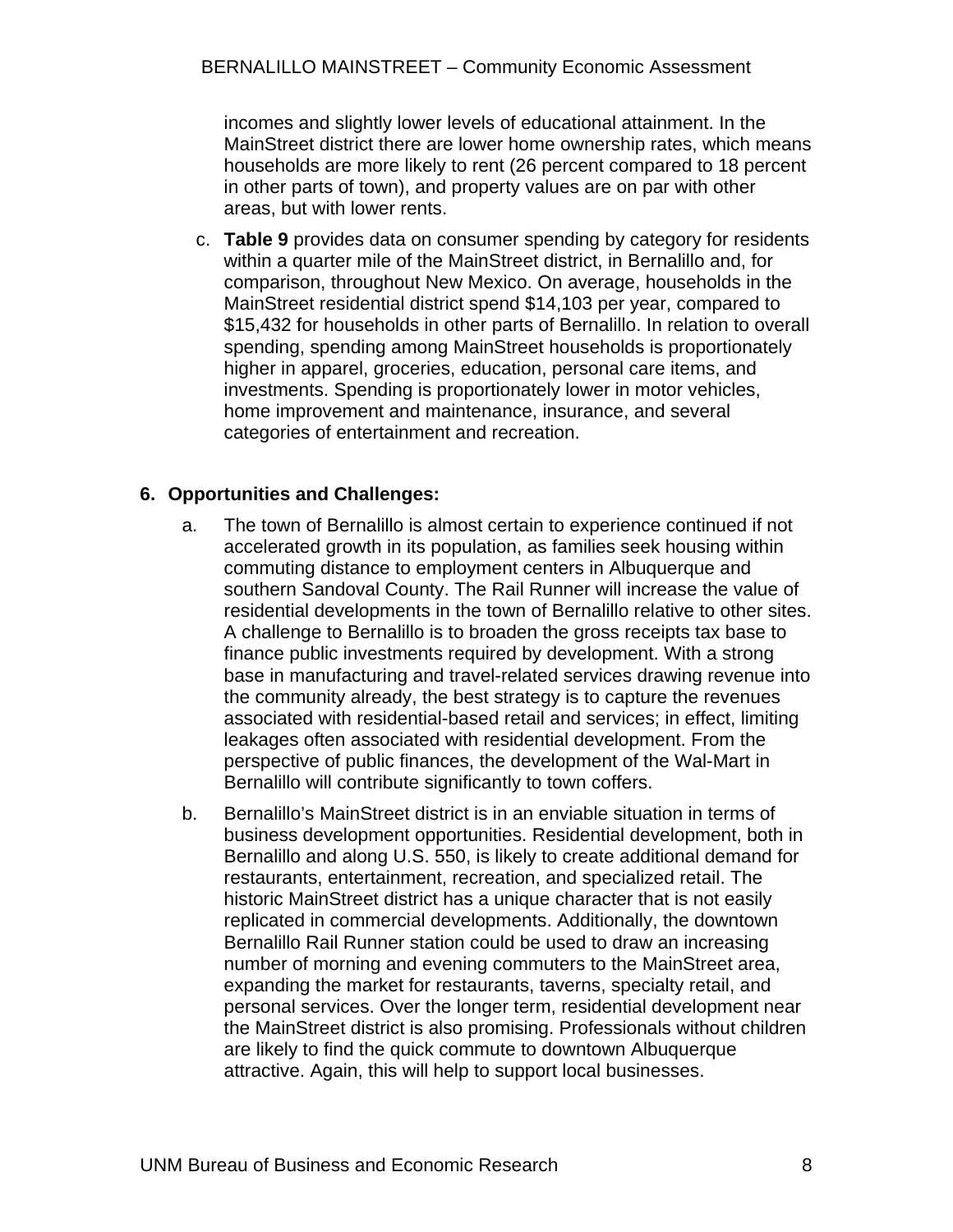c. The principal challenges facing Bernalillo's MainStreet district are the preservation of the district's unique historical character and defense of the economic interests of the town's current residents. Increasing demand for property downtown will increase values, creating pressures to displace existing uses and potentially threatening the very qualities that make the town attractive. This is an inescapable aspect of growth, and given Bernalillo's place within the economy of the middle Rio Grande region, it poses a challenge that Bernalillo has no choice but to confront. The community must either get ahead of growth in order to mitigate the negative impacts, perhaps even strengthening the character of downtown and creating a place for existing residents and uses, or relinquish control to the demands of individual investors. If a choice is made to mitigate the impacts of growth, many strategies are available and each can be tailored to meet the very specific concerns of the community; e.g., inclusive zoning, community land trust.

.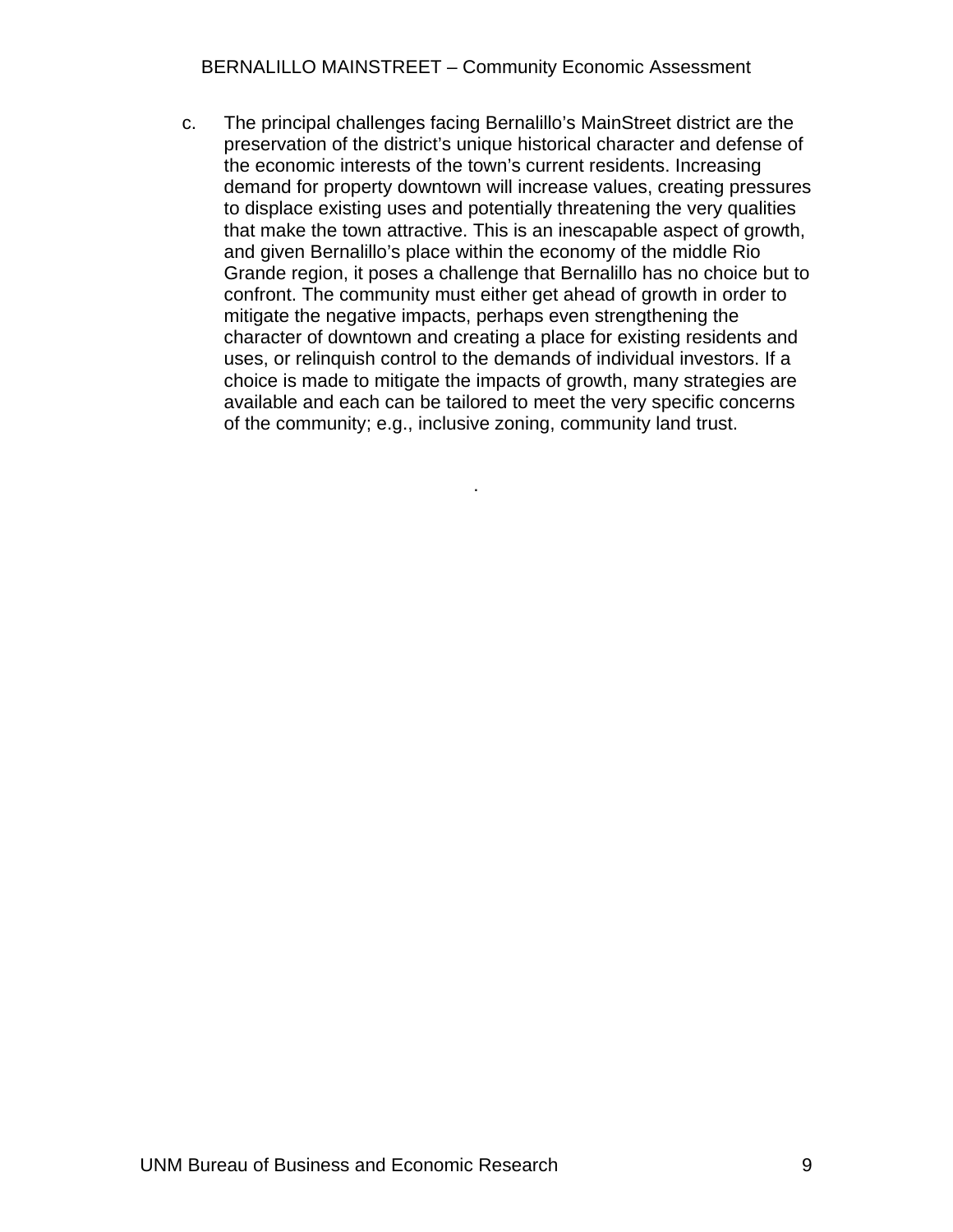## **EXPLANATION OF TABLES**

#### <span id="page-11-0"></span>**Selected Demographic, Housing, and Economic Characteristics**

Source: ESRI® ArcGIS Business Analyst 9.2, which uses the U.S. Bureau of the Census 2000 Census of Population and Housing for 2000 data, and Acxiom's InfoBase® household database residential delivery statistics and residential postal delivery counts from the U.S. Postal Service, and residential construction data from Hanley Wood Market Intelligence, as well as other undisclosed ancillary sources for its 2006 forecasts. (These ancillary sources and the company's forecasting formulas are considered proprietary information.)

Data is provided for Bernalillo's MainStreet, the town, and the state of New Mexico for the years 2000 and 2006. Values are given in absolute terms and in percentages.

More information on the demographic forecasting methodology used by ESRI® can be found in "ESRI® Demographic Update Methodology 2006/2011, An ESRI® White Paper", Redlands, CA, June 2006.

#### **Location Quotients**

Source: Census 2000 Summary File 3 (SF3); Tables 59-61. Calculations by UNM-BBER.

A location quotient indicates the relative concentration of employment by industry, occupation, and type of business ownership in a given community, county, or region. The measures are relative to that of a 'base geography'. A location quotient is calculated as the ratio of local employment in a given industry, occupation, or ownership type to total employment, in relation to the same ratio for the base geography. Thus, a value of 1.00 indicates that employment for a given industry, occupation, or type of business ownership compared to total employment in the economy is in exact proportion to that of the base geography. Values greater than 1.00 indicate that the industry, occupation, or ownership is more than proportionate to that of the base geography; a value less than 1.00 indicates the opposite.

The location quotient can be used to indicate the structure or 'role' of a local economy within its larger geography. This applies equally to the role of a town's economy within the county or state, or a county's economy within the state. As with pull factors, a location quotient helps to define the relative strengths and weaknesses of a local economy, measured in this case in terms of industrial, occupational, and ownership structures. Again, as with pull factors, this information can inform policies that aim to strengthen weaknesses or exploit strengths; the decision is again one of practicality and strategy rather than theory.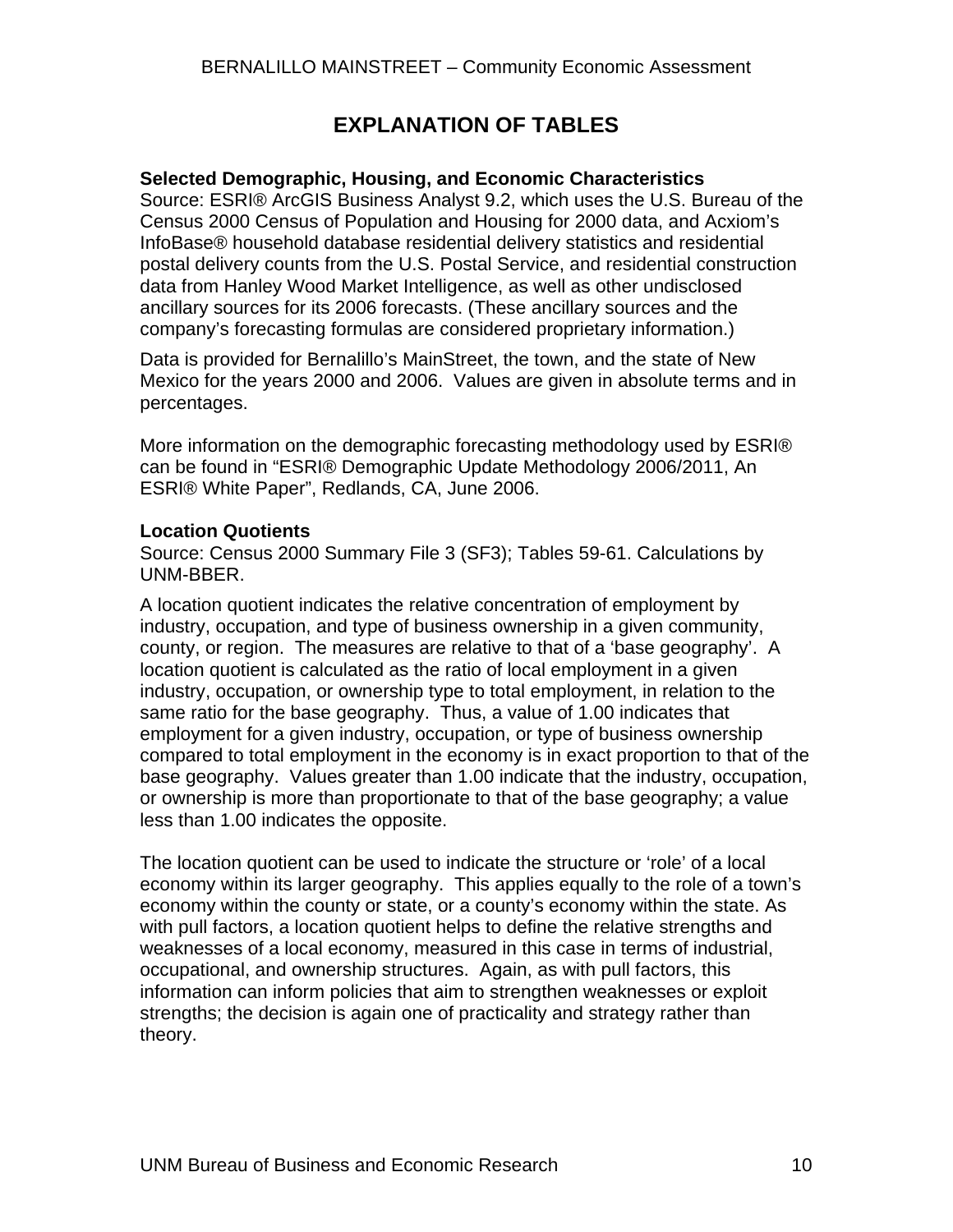#### **Taxable Gross Receipts and Pull Factors**

Source: New Mexico Taxation and Revenue Department (NMTRD); calculations by UNM/BBER. Pull factors and net gain/loss were calculated using personal income data from the Regional Economic Information System, Bureau of Economic Analysis, U.S. Department of Commerce.

Data is provided for the years 2004, 2005, and 2006 and presented in 2006 dollars. Starting January 1, 2005, as a result of the passage of HB625 during the 2004 New Mexico legislative session, sales of most food and medical items were no longer subject to gross receipts tax. The New Mexico Taxation and Revenue Department estimates the amount of food and medical deductions made by businesses and this amount has been added to the taxable gross receipts (TGRs) for 2005 and 2006 in order to make the data consistent with the 2004 data.

Pull factors are calculated by dividing the ratio of the community's TGRs divided by the total personal income for that community by the same ratio for the state, i.e., (TGR<sub>Bernalillo</sub> / Income<sub>Bernalillo</sub>) / (TGR<sub>New Mexico</sub> / Income <sub>New Mexico</sub>).

There are several problems associated with gross receipts data.

- The data does not account for the value of the products sold. Rather data is categorized according to the type of business, i.e., sales of food from gasoline convenience stores are included in gasoline stations; groceries sold at Wal-Mart are included in Miscellaneous Retailers.
- Businesses are self-classified, and sometimes inaccurately so.
- Not all products are taxable as gross receipts in New Mexico; a notable example is gasoline.

A 'pull factor' indicates the capacity of an industrial sector (e.g., services, retail, and so on) to draw revenues into the local economy. A value of 100% is the break-even point. Values greater than 100% indicate that the business sector is drawing revenues into the local economy (more money is spent in the economy by those whose income is earned outside the community than money is spent by locals outside the community), whereas values less than 100% indicate that the sector is leaking money to other communities. Net gain/loss is derived from the pull factors. It is calculated as the difference between actual gross receipts and the 'expected value' of gross receipts (i.e., that which would be associated with a pull factor of 100%).

Note that it is natural that not all sectors will have a positive balance – every economy has its strengths and weaknesses. From a policy perspective, policies that reduce leakages and that exploit strengths are equally valid. The decision is a practical one – should energies be spent plugging holes or exploiting existing strengths?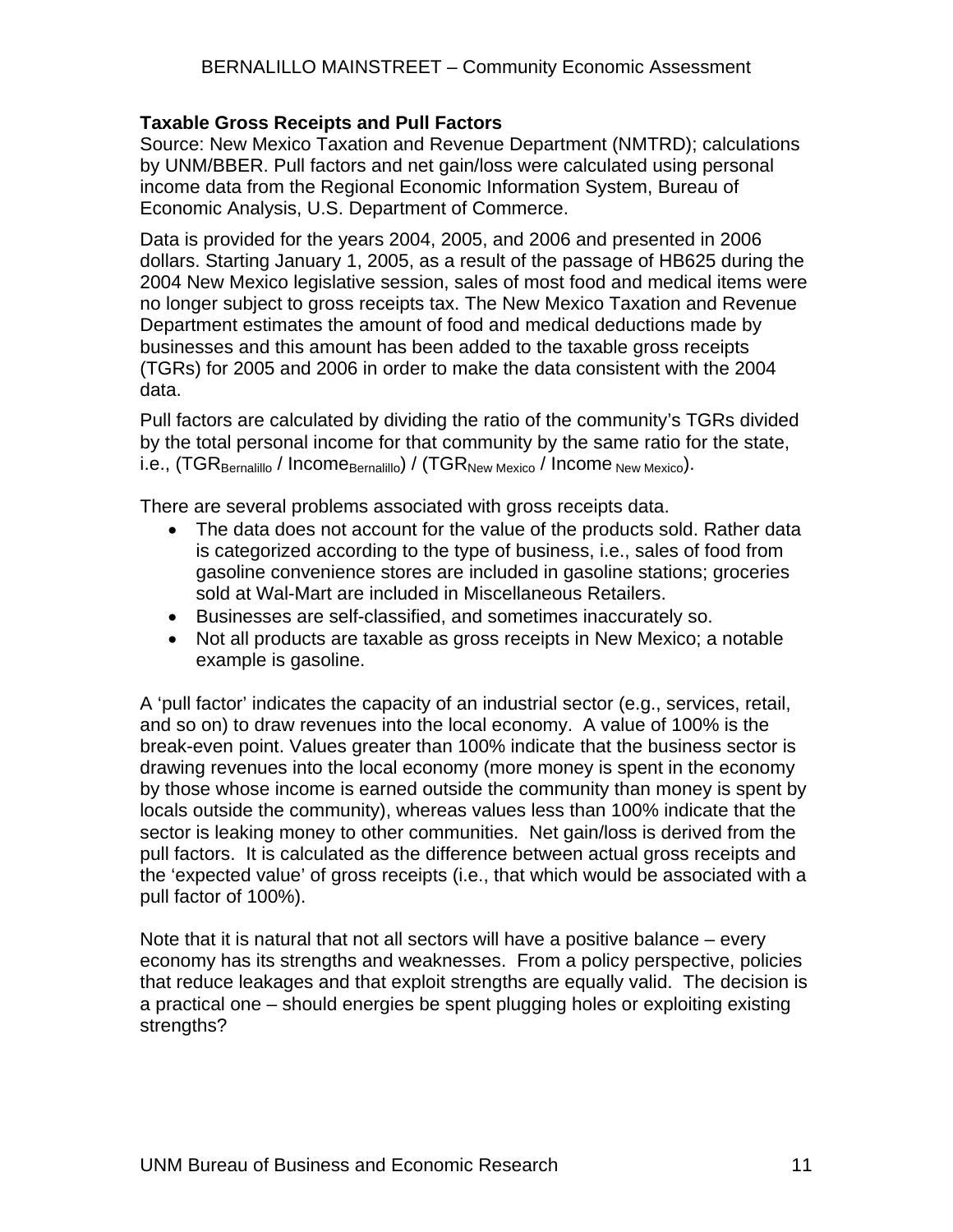#### **Businesses by Industry, in MainStreet Service Area**

Source: NM Department of Labor, ES-202 (Covered Employment Statistics), 2006; calculations by UNM-BBER.

ES-202 data is provided to UNM-BBER by the New Mexico Department of Labor under terms of confidentiality. Under the terms of this agreement, data can be reported only in aggregate or summary format, so that it is not possible to infer information pertaining to a specific business.

ES-202 data used in this report are 'establishment-level', meaning that UNM-BBER has information on industrial classification (NAICS), employment, and wages of each business establishment in the study area. Establishment-level data indicates that data is provided for each individual establishment; i.e., as opposed to a chain or brand. The key advantage of establishment-level data is that UNM-BBER is able to code the data according to the specific address of the establishment, allowing for analysis on a micro-geographical scale. In this report, UNM-BBER has coded the data according to locations within the MainStreet district (MS), in other parts of the town (town name) or in unincorporated parts of the county (COUNTY).

#### **MainStreet Geographical Definitions and Trade Area Maps**

Sources: New Mexico Department of Labor, ES-202 (Covered Employment Statistics), 2005; Bureau of Labor Statistics, Product Line Data, calculations by UNM-BBER; ESRI® ArcGIS 9.2 Business Analyst; ESRI® StreetMap™ USA. ESRI data sources include: Bureau of Labor Statistics, Consumer Expenditure Surveys (CEX), 2001, 2002, and 2003; U.S. Bureau of the Census, Population Division. ("ESRI® Demographic Update Methodology 2006/2011, An ESRI® White Paper," Redlands, CA, June 2006. Available at [www.esri.com/library/whitepapers/pdfs/demographic-update-methodology.pdf\)](http://www.esri.com/library/whitepapers/pdfs/demographic-update-methodology.pdf)

The town of Bernalillo provided boundaries for its MainStreet district. A polygon was created on a map in ESRI® ArcGIS 9.2 utilizing latitude and longitude coordinates for business locations in the ES-202 data (Covered Employment Statistics) provided by the Department of Labor. BBER replaced the names of businesses were replaced with a numeric key in ES-202 data due to the proprietary nature of the information. The location of these businesses was established through the use of X and Y coordinates included within the ES-202 data. These coordinates allowed for the construction of polygons that included all business points within the MainStreet district.

Trade areas were based upon geographical boundaries such as town and state boundaries as well as MainStreet boundaries provided by the community. Trade areas in Bernalillo were determined by creating a polygon that encompassed the MainStreet boundaries provided. The linear construction of Bernalillo's Main Street required the use of a  $\frac{1}{4}$  mile buffer around the entirety of the district. This buffer equates to the approximate distance a person would be willing to walk to any site within MainStreet and made it possible to capture the entire district.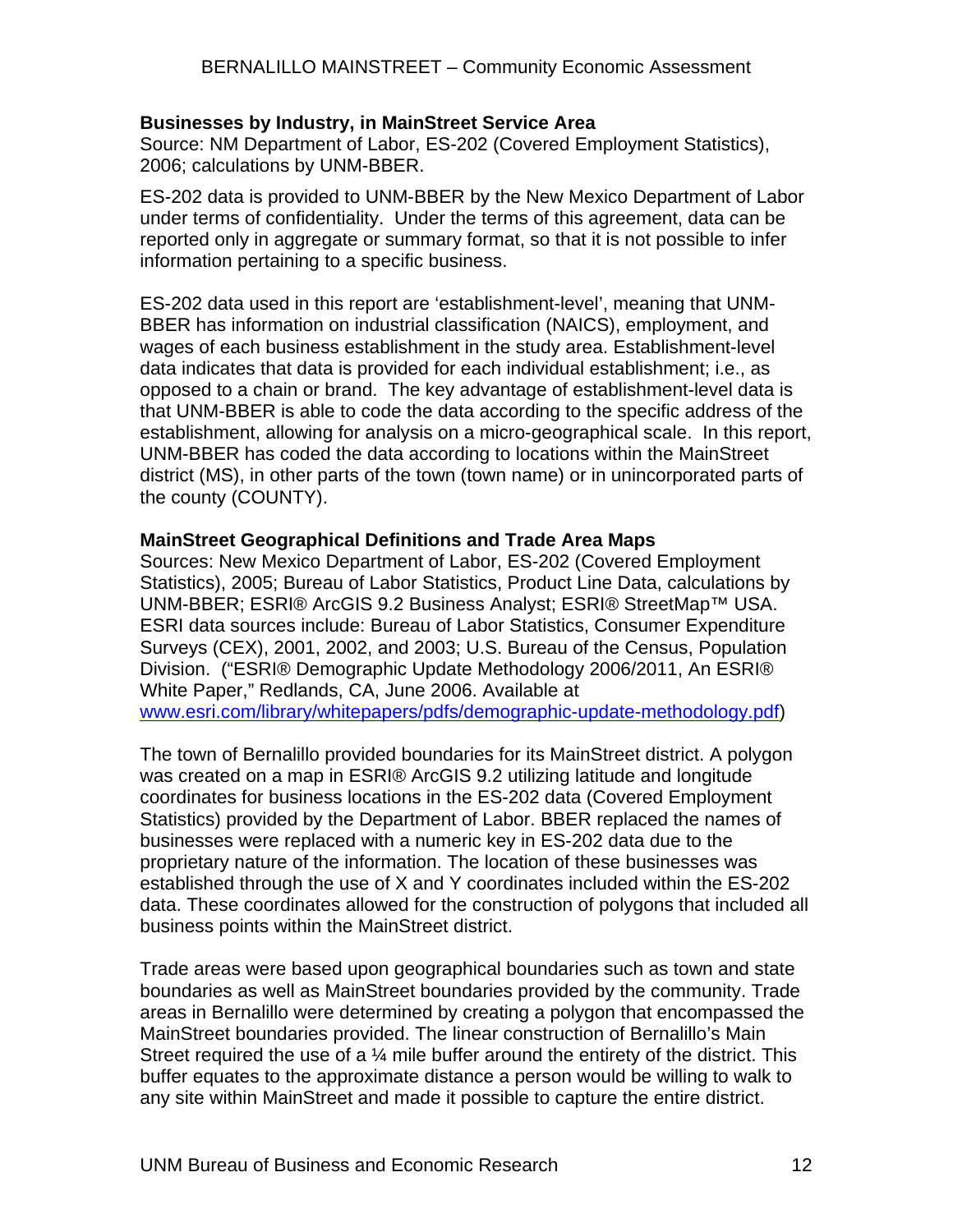Consumer spending reports were generated for the MainStreet district (with a ¼ mile buffer), the town of Bernalillo, and the state of New Mexico and include retail expenditure data. The data is directly associated with the geographic areas overlaid by the buffered Main Street polygon and the town and state boundaries. All of the data for a particular polygon is representative of the people living within the boundaries of that region. This data is derived from ESRI® ArcGIS 9.2 Business Analyst.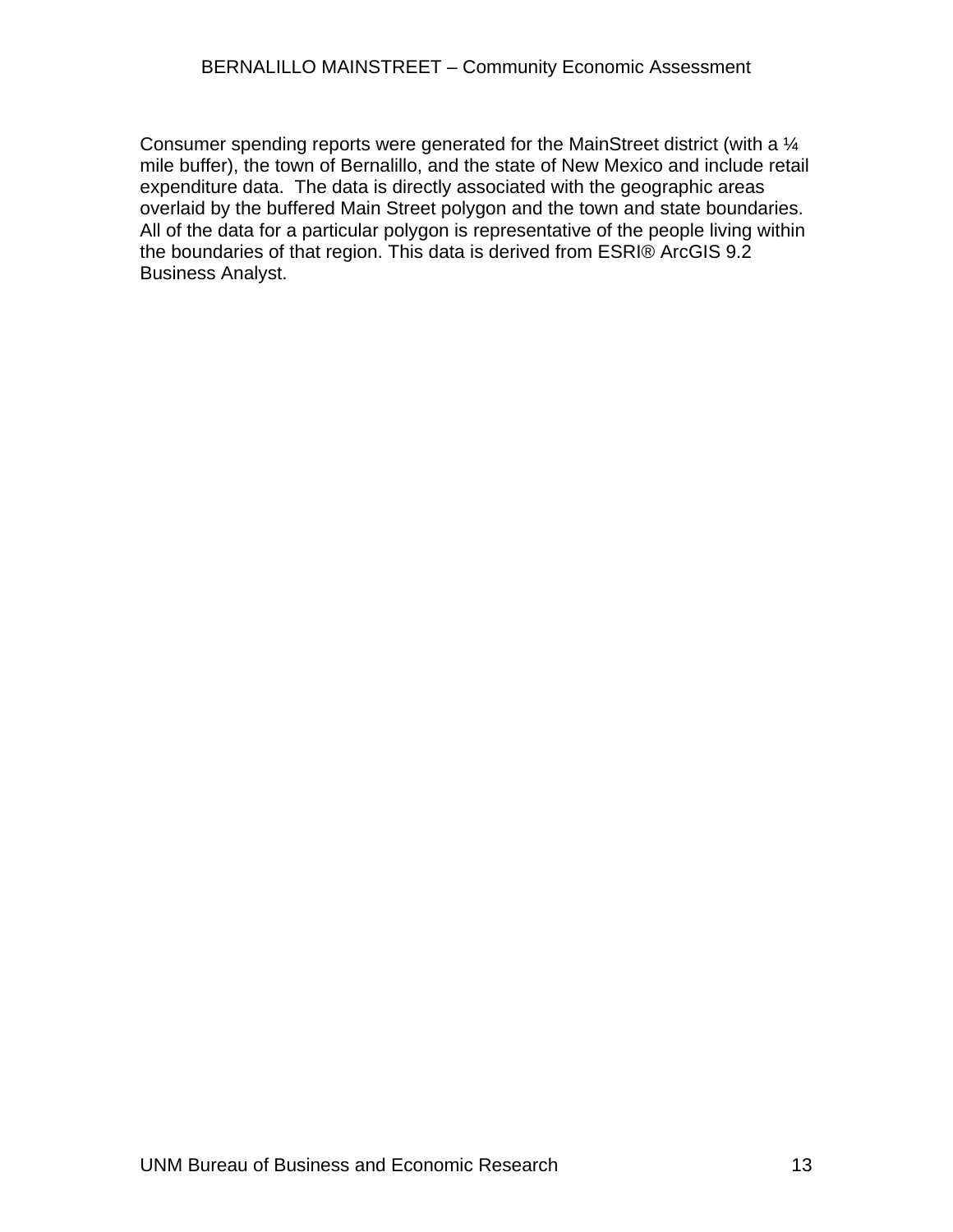# <span id="page-15-0"></span>**APPENDIX: TABLES AND FIGURES**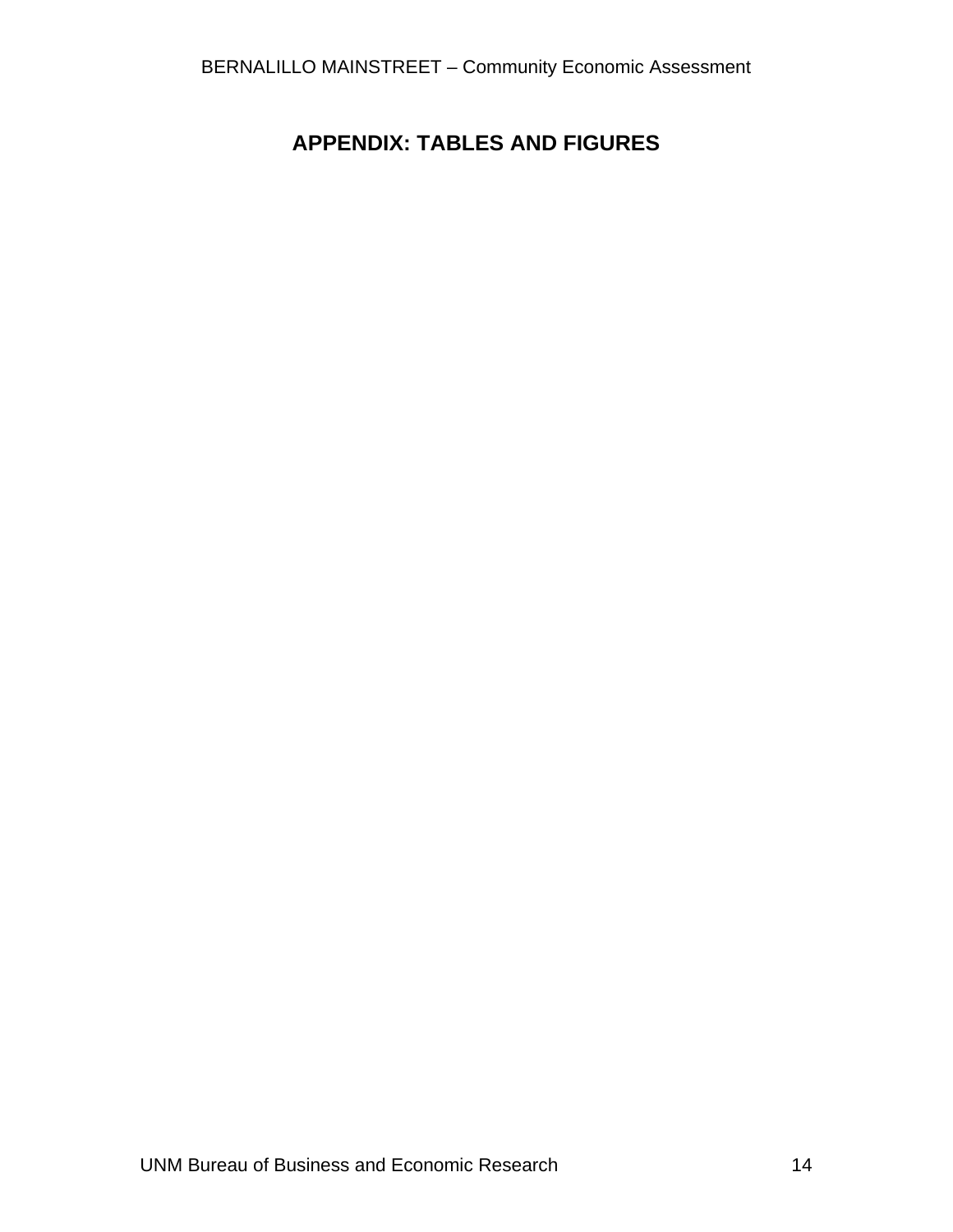

**FIGURE 1: BERNALILLO LOCAL MARKET AREA** 

<span id="page-16-0"></span>Source: ESRI® StreetMap™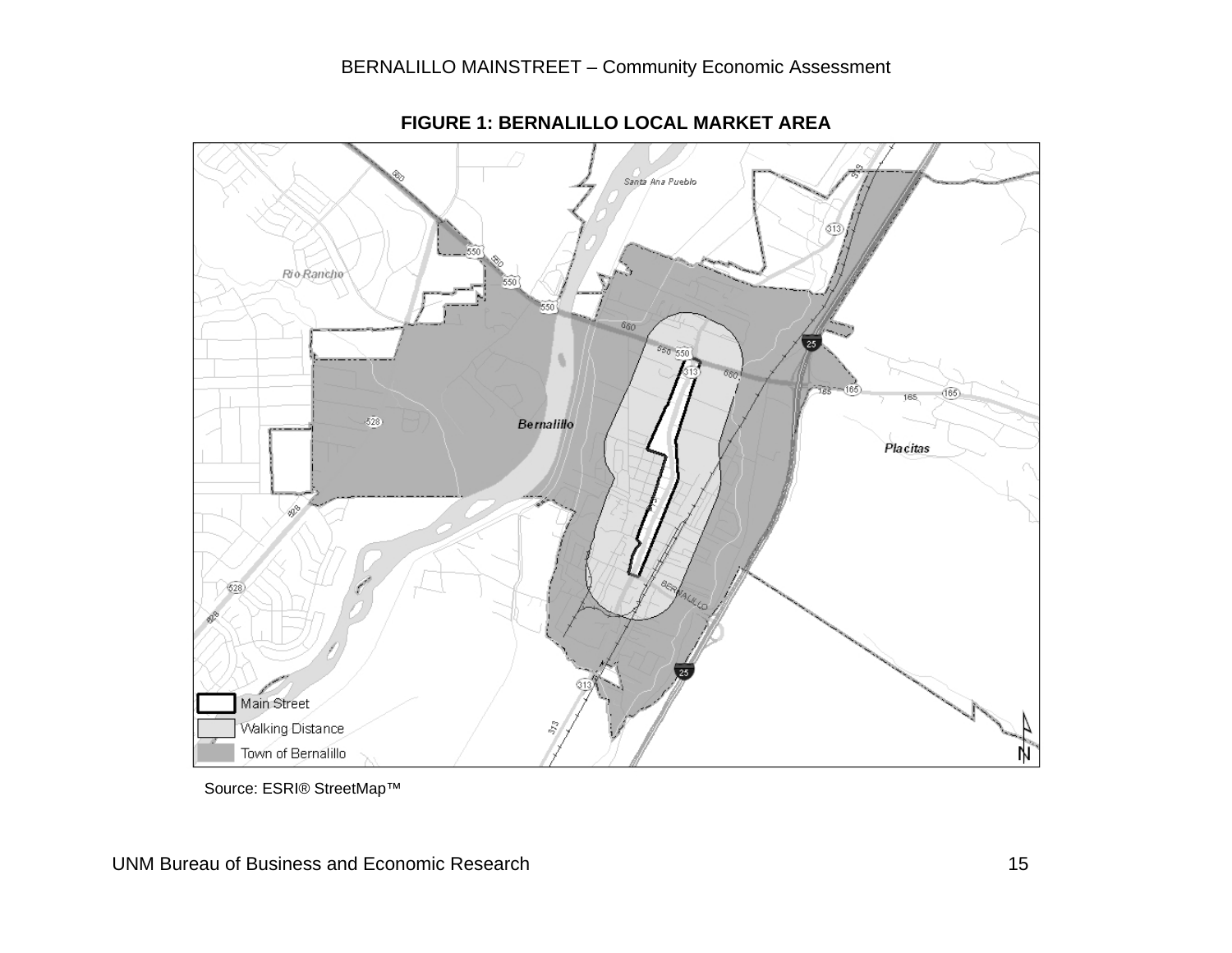#### **TABLE 1: SELECTED DEMOGRAPHIC, HOUSING, AND ECONOMIC CHARACTERISTICS**

<span id="page-17-0"></span>

|                                      | <b>MAINSTREET<sup>1</sup></b> | <b>BERNALILLO</b> | <b>NEW MEXICO</b> |
|--------------------------------------|-------------------------------|-------------------|-------------------|
| <b>DEMOGRAPHICS</b>                  |                               |                   |                   |
| Population (2006)                    | 3,083                         | 8,019             | 1,956,417         |
| 2000-2006 Annual Growth Rate         | 0.56%                         | 3.27%             | 1.22%             |
| 2006-2011 Annual Growth Rate         | 2.30%                         | 2.71%             | 1.19%             |
| Households (2006):                   | 1,188                         | 2,909             | 745,219           |
| 2000-2006 Annual Growth Rate         | 1.15%                         | 3.92%             | 1.59%             |
| 2006-2011 Annual Growth Rate         | 2.59%                         | 3.00%             | 1.40%             |
| <b>Average Household Size</b>        | 2.60                          | 2.75              | 2.57              |
| Hispanic Origin (2006)               | 79%                           | 71%               | 44%               |
| Age Distribution (2006)              |                               |                   |                   |
| Under 19 y/o                         | 32%                           | 33%               | 29%               |
| 20-39 y/o                            | 27%                           | 26%               | 27%               |
| 40-64 y/o                            | 30%                           | 32%               | 32%               |
| 65 y/o and Over                      | 11%                           | 9%                | 12%               |
| Median Age (2006)                    | 32.4                          | 33.1              | 35.2              |
| Resident for 10 years or more (2000) | 36.4%                         | 37.1%             | 32.6%             |
| <b>INCOME</b>                        |                               |                   |                   |
| Per Capita Income (2006)             | \$14,680                      | \$16,754          | \$21,756          |
| Household Income (2006)              |                               |                   |                   |
| $<$ \$15,000                         | 22%                           | 17%               | 17%               |
| \$15,000-\$29,999                    | 28%                           | 23%               | 20%               |
| \$30,000-\$49,999                    | 22%                           | 24%               | 22%               |
| \$50,000-\$99,999                    | 23%                           | 28%               | 28%               |
| \$100,000 or more                    | 6%                            | 8%                | 13%               |
| Poverty Rate (2000)                  | <b>NA</b>                     | 18%               | 18%               |
| Median Household Income (2006)       | \$30,085                      | \$39,233          | \$41,539          |
| Average Household Income (2006)      | \$39,362                      | \$46,492          | \$56,341          |
| Households by Net Worth (2006)       |                               |                   |                   |
| $<$ \$15,000                         | 36%                           | 32%               | 32%               |
| \$15,000-\$49,999                    | 16%                           | 14%               | 14%               |
| \$50,000-\$249,999                   | 28%                           | 32%               | 29%               |
| \$500,000 or more                    | 21%                           | 21%               | 25%               |
| <b>Median Net Worth</b>              | \$44,925                      | \$62,460          | \$64,802          |

<sup>1</sup> MainStreet boundaries with 1/4-mile buffer.

**Source: ESRI® ArcGIS 9.2 Business Analyst, using U.S. Bureau of the Census, 2000 Census of Population and Housing. ESRI® forecasts for 2006. Poverty rate from 2000 Census of Population and Housing.**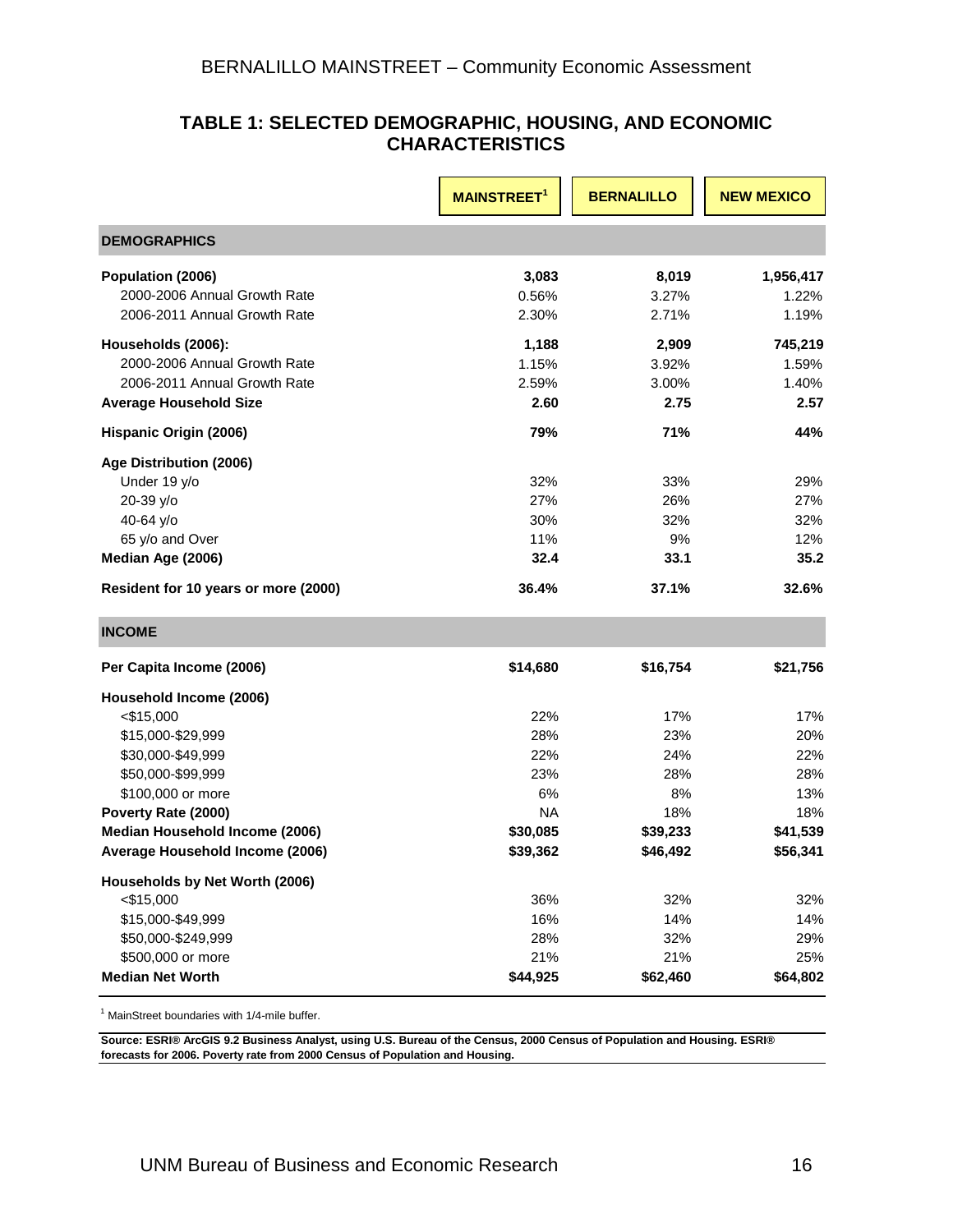#### **TABLE 1: SELECTED DEMOGRAPHIC, HOUSING, AND ECONOMIC CHARACTERISTICS, CONTINUED**

|                                                     | <b>MAINSTREET</b> | <b>BERNALILLO</b> | <b>NEW MEXICO</b> |
|-----------------------------------------------------|-------------------|-------------------|-------------------|
| <b>HOUSING</b>                                      |                   |                   |                   |
| <b>Housing Units (2006)</b>                         | 1,258             | 3,092             | 855,433           |
| <b>Owner Occupied Housing Units</b>                 | 69%               | 76%               | 61%               |
| <b>Renter Occupied Housing Units</b>                | 26%               | 18%               | 26%               |
| <b>Vacant Housing Units</b>                         | 6%                | 6%                | 13%               |
| <b>Owner Occupied Housing Units by Value (2000)</b> | 768               | 1,769             | 474,435           |
| $<$ \$50,000                                        | 14.8%             | 22.8%             | 22.7%             |
| \$50,000 - \$99,999                                 | 63.4%             | 52.5%             | 31.1%             |
| \$100,000 - 199,999                                 | 19.7%             | 20.6%             | 33.4%             |
| \$200,000 or more                                   | 2.1%              | 4.1%              | 12.8%             |
| <b>Average Home Value</b>                           | \$82,863          | \$83,944          | \$121,651         |
| <b>Median Home Value</b>                            | \$78,295          | \$77,381          | \$94,594          |
| <b>Median Rent</b>                                  | \$353             | \$391             | \$432             |
| <b>Average Rent</b>                                 | \$328             | \$366             | \$463             |
| Housing Units by Units in Structure (2000)          | 1,166             | 2,454             | 780,579           |
| 1 unit                                              | 66%               | 54%               | 66%               |
| $2 - 9$ units                                       | 7%                | 4%                | 8%                |
| 10 - 20 units                                       | 2%                | 1%                | 7%                |
| Mobile Home                                         | 24%               | 40%               | 19%               |
| Other                                               | 0%                | 1%                | 1%                |
| Housing Units by Year Structure Built (2000)        | 1,165             | 2,455             | 780,579           |
| 1990 to March 2000                                  | 35%               | 28%               | 23%               |
| <b>Median Year Structure Built</b>                  | 1978              | 1982              | 1977              |

<sup>1</sup> MainStreet boundaries with 1/4-mile buffer.

**Source: ESRI® ArcGIS 9.2 Business Analyst, using U.S. Bureau of the Census, 2000 Census of Population and Housing. ESRI® forecasts for 2006.**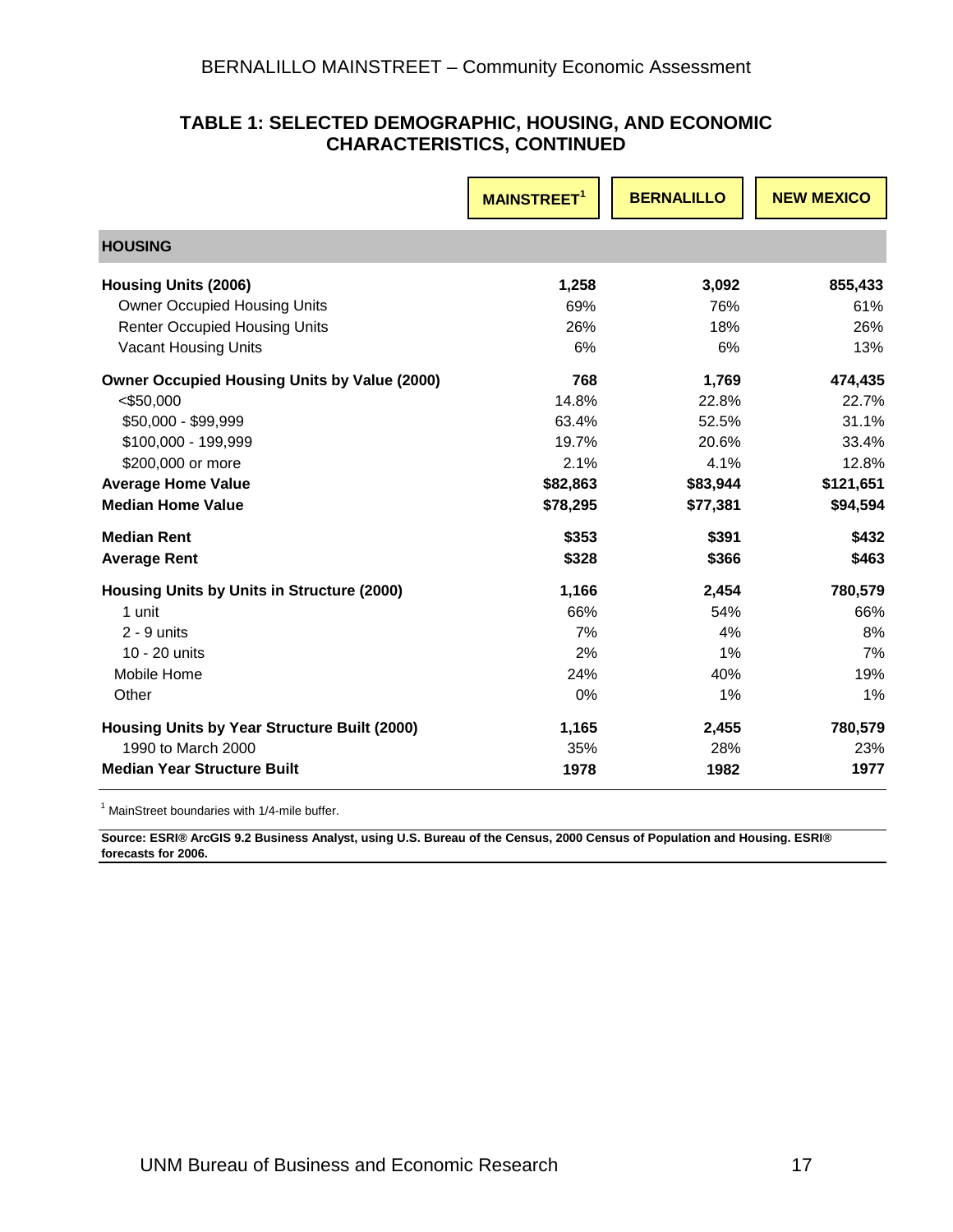#### **TABLE 1: SELECTED DEMOGRAPHIC, HOUSING, AND ECONOMIC CHARACTERISTICS, CONTINUED**

|                                                | <b>MAINSTREET<sup>1</sup></b> | <b>BERNALILLO</b> | <b>NEW MEXICO</b> |
|------------------------------------------------|-------------------------------|-------------------|-------------------|
| <b>LABOR FORCE CHARACTERISTICS</b>             |                               |                   |                   |
| Educational Attainment (2000, 25 y/o and over) | 1,651                         | 3,818             | 1,134,801         |
| No HS Diploma                                  | 32%                           | 29%               | 21%               |
| <b>High School Degree</b>                      | 34%                           | 34%               | 27%               |
| Some College or Associate Degree               | 23%                           | 26%               | 29%               |
| Bachelors Degree or Higher                     | 11%                           | 11%               | 23%               |
| Employment Status (2000, 16 y/o and over)      | 2,039                         | 4,666             | 1,369,176         |
| Civilian Employed                              | 58%                           | 59%               | 56%               |
| Civilian Unemployed                            | 4%                            | 4%                | 4%                |
| In Armed Forces                                | 0%                            | 0%                | 1%                |
| Not In Labor Force                             | 38%                           | 36%               | 39%               |
| <b>Employment by Industry (2006)</b>           | 1,341                         | 3,416             | 871,638           |
| Agriculture/Mining                             | 0%                            | 1%                | 4%                |
| Construction                                   | 16%                           | 15%               | 9%                |
| Manufacturing                                  | 10%                           | 9%                | 4%                |
| <b>Wholesale Trade</b>                         | 2%                            | 3%                | 3%                |
| <b>Retail Trade</b>                            | 8%                            | 9%                | 11%               |
| Transportation/Utilities                       | 6%                            | 6%                | 4%                |
| Information                                    | 2%                            | 2%                | 2%                |
| Finance/Insurance/Real Estate                  | 4%                            | 4%                | 6%                |
| <b>Services</b>                                | 41%                           | 41%               | 47%               |
| <b>Public Administration</b>                   | 11%                           | 10%               | 9%                |
| <b>Employment by Occupation (2006)</b>         | 1,341                         | 3,416             | 871,638           |
| <b>White Collar</b>                            | 46%                           | 48%               | 58%               |
| Management/Business/Financial                  | 6%                            | 7%                | 11%               |
| Professional                                   | 13%                           | 16%               | 23%               |
| Sales                                          | 6%                            | 8%                | 11%               |
| <b>Administrative Support</b>                  | 21%                           | 17%               | 13%               |
| Services                                       | 23%                           | 22%               | 19%               |
| <b>Blue Collar</b>                             | 31%                           | 31%               | 23%               |
| Farming/Forestry/Fishing                       | 0%                            | 0%                | 1%                |
| Construction/Extraction                        | 13%                           | 13%               | 9%                |
| Installation/Maintenance/Repair                | 4%                            | 5%                | 4%                |
| Production                                     | 8%                            | 7%                | 4%                |
| <b>Transportation/Material Moving</b>          | 6%                            | 6%                | 5%                |
| Travel Time to Work (2000)                     | 1,165                         | 2,706             | 759,177           |
| Worked at Home                                 | 2%                            | 3%                | 4%                |
| 0-19 minutes                                   | 45%                           | 43%               | 52%               |
| 20 minutes or more                             | 53%                           | 54%               | 44%               |

<sup>1</sup> MainStreet boundaries with 1/4-mile buffer.

**Source: ESRI® ArcGIS 9.2 Business Analyst, using U.S. Bureau of the Census, 2000 Census of Population and Housing. ESRI® forecast s for 2006.**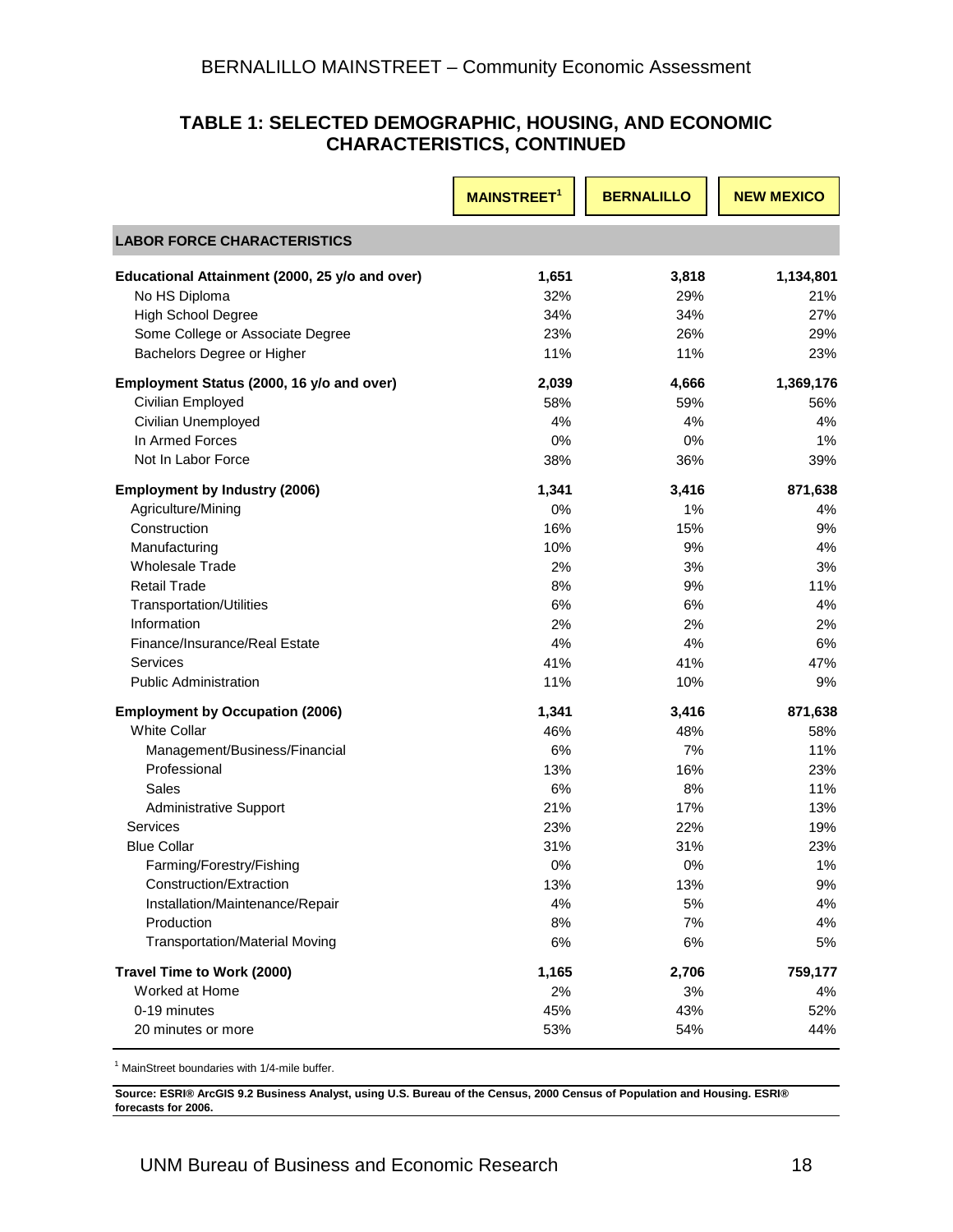#### **TABLE 2: LOCATION QUOTIENT: BERNALILLO EMPLOYMENT BY INDUSTRY IN RELATION TO SANDOVAL COUNTY AND NEW MEXICO, AND SANDOVAL COUNTY INDUSTRIES IN RELATION TO NEW MEXICO**

|                                                                                     | <b>BERNALILLO</b>      | <b>SANDOVAL</b><br><b>COUNTY</b> |                   |
|-------------------------------------------------------------------------------------|------------------------|----------------------------------|-------------------|
|                                                                                     | <b>SANDOVAL COUNTY</b> | <b>NEW MEXICO</b>                | <b>NEW MEXICO</b> |
| Agriculture; forestry; fishing and hunting; and mining                              | 0.92                   | 0.19                             | 0.21              |
| Agriculture; forestry; fishing and hunting                                          | 0.88                   | 0.28                             | 0.31              |
| Mining                                                                              | 1.07                   | 0.10                             | 0.09              |
| <b>Construction</b>                                                                 | 1.68                   | 1.74                             | 1.03              |
| <b>Manufacturing</b>                                                                | 1.12                   | 2.26                             | 2.02              |
| Wholesale trade                                                                     | 0.99                   | 1.07                             | 1.09              |
| <b>Retail trade</b>                                                                 | 0.79                   | 0.80                             | 1.01              |
| Transportation and warehousing; and utilities                                       | 1.37                   | 1.39                             | 1.01              |
| Transportation and warehousing                                                      | 1.13                   | 1.23                             | 1.08              |
| <b>Utilities</b>                                                                    | 2.28                   | 1.84                             | 0.81              |
| Information                                                                         | 0.67                   | 0.90                             | 1.34              |
| Finance; insurance; real estate and rental and leasing                              | 0.63                   | 0.67                             | 1.07              |
| Finance and insurance                                                               | 0.55                   | 0.63                             | 1.15              |
| Real estate and rental and leasing                                                  | 0.79                   | 0.73                             | 0.93              |
| Professional; scientific; management; administrative; and waste management services | 0.61                   | 0.67                             | 1.10              |
| Professional; scientific; and technical services                                    | 0.56                   | 0.59                             | 1.06              |
| Management of companies and enterprises                                             | 0.00                   | 0.00                             | 4.04              |
| Administrative and support and waste management services                            | 0.71                   | 0.84                             | 1.17              |
| <b>Educational; health and social services</b>                                      | 0.97                   | 0.78                             | 0.80              |
| <b>Educational services</b>                                                         | 1.06                   | 0.75                             | 0.70              |
| Health care and social assistance                                                   | 0.90                   | 0.81                             | 0.89              |
| Arts; entertainment; recreation; accommodation and food services                    | 1.20                   | 1.10                             | 0.92              |
| Arts; entertainment; and recreation                                                 | 1.30                   | 1.41                             | 1.08              |
| Accommodation and food services                                                     | 1.16                   | 1.00                             | 0.86              |
| Other services (except public administration)                                       | 0.78                   | 0.70                             | 0.90              |
| <b>Public administration</b>                                                        | 1.11                   | 1.02                             | 0.92              |

<span id="page-20-0"></span>**Source: Census 2000 Summary File 3 (SF 3) - Sample Data; P49. Universe: Employed civilian population 16 years and over. Calculations by BBER, 2007.**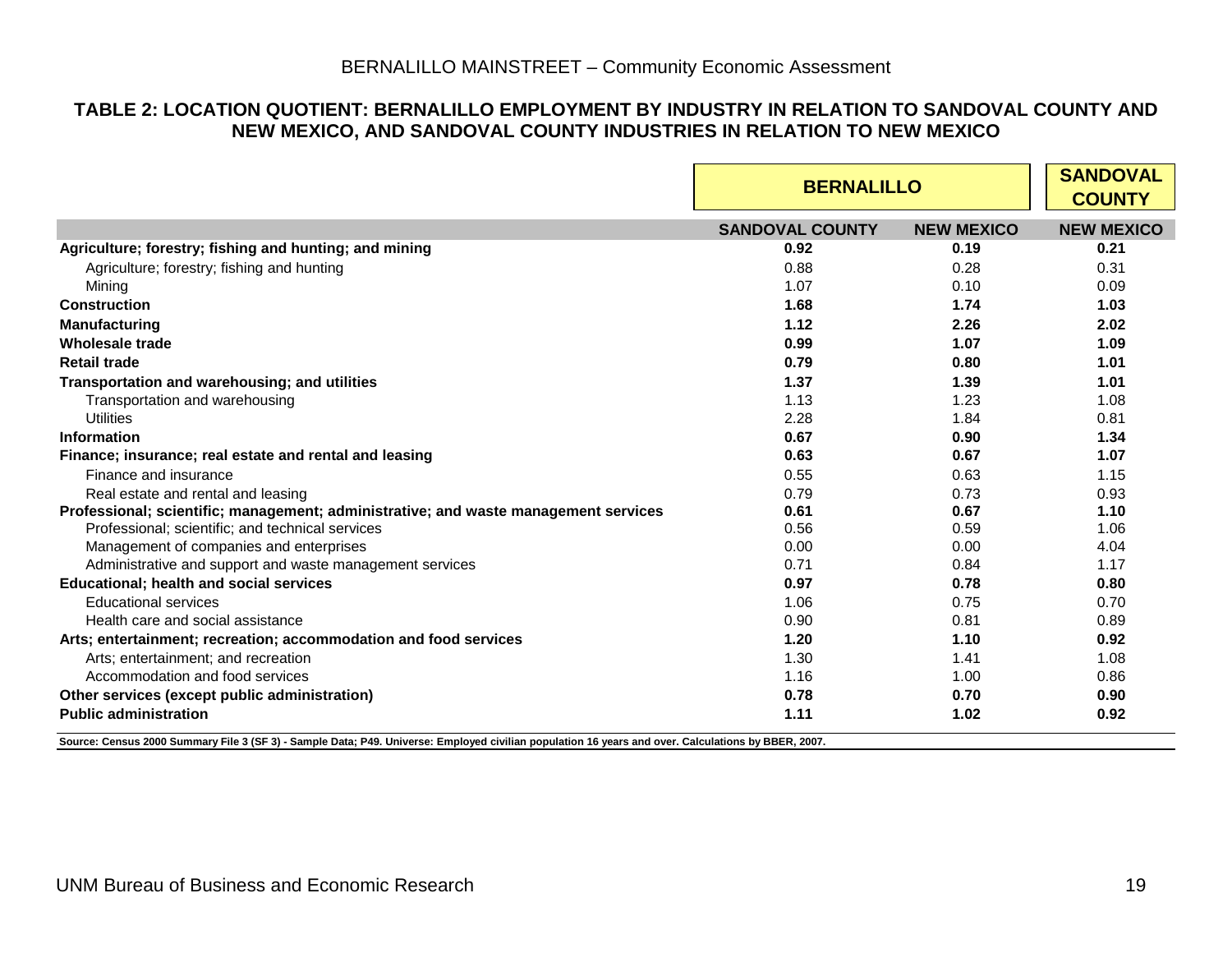#### **TABLE 3: LOCATION QUOTIENT: BERNALILLO EMPLOYMENT BY OCCUPATION IN RELATION TO SANDOVAL COUNTY AND NEW MEXICO, AND SANDOVAL COUNTY INDUSTRIES IN RELATION TO NEW MEXICO**

<span id="page-21-0"></span>

|                                                                               |                        | <b>BERNALILLO</b> |                   |  |
|-------------------------------------------------------------------------------|------------------------|-------------------|-------------------|--|
|                                                                               | <b>SANDOVAL COUNTY</b> | <b>NEW MEXICO</b> | <b>NEW MEXICO</b> |  |
| Management; professional; and related occupations                             | 0.62                   | 0.65              | 1.06              |  |
| Management; business; and financial operations occupations                    | 0.57                   | 0.61              | 1.07              |  |
| Management occupations; except farmers and farm managers                      | 0.55                   | 0.63              | 1.15              |  |
| Farmers and farm managers                                                     | 0.00                   | 0.00              | 0.19              |  |
| Business and financial operations occupations                                 | 0.63                   | 0.69              | 1.09              |  |
| <b>Business operations specialists</b>                                        | 0.27                   | 0.33              | 1.24              |  |
| <b>Financial specialists</b>                                                  | 1.08                   | 1.03              | 0.95              |  |
| Professional and related occupations                                          | 0.64                   | 0.67              | 1.05              |  |
| Computer and mathematical occupations                                         | 0.57                   | 0.80              | 1.41              |  |
| Architecture and engineering occupations                                      | 0.56                   | 1.05              | 1.90              |  |
| Architects; surveyors; cartographers; and engineers                           | 0.44                   | 0.59              | 1.33              |  |
| Drafters; engineering; and mapping technicians                                | 0.65                   | 1.93              | 2.96              |  |
| Life; physical; and social science occupations                                | 0.12                   | 0.10              | 0.81              |  |
| Community and social services occupations                                     | 0.40                   | 0.36              | 0.90              |  |
| Legal occupations                                                             | 0.91                   | 0.91              | 1.00              |  |
| Education; training; and library occupations                                  | 0.90                   | 0.69              | 0.77              |  |
| Arts; design; entertainment; sports; and media occupations                    | 0.70                   | 0.72              | 1.03              |  |
| Healthcare practitioners and technical occupations                            | 0.60                   | 0.59              | 0.98              |  |
| Health diagnosing and treating practitioners and technical occupations        | 0.51                   | 0.51              | 1.00              |  |
| Health technologists and technicians                                          | 0.84                   | 0.77              | 0.91              |  |
| <b>Service occupations</b>                                                    | 1.26                   | 1.10              | 0.87              |  |
| Healthcare support occupations                                                | 0.91                   | 0.80              | 0.87              |  |
| Protective service occupations                                                | 0.78                   | 0.89              | 1.14              |  |
| Fire fighting; prevention; and law enforcement workers; including supervisors | 1.25                   | 1.33              | 1.06              |  |
| Other protective service workers; including supervisors                       | 0.24                   | 0.31              | 1.25              |  |
| Food preparation and serving related occupations                              | 1.40                   | 1.15              | 0.82              |  |
| Building and grounds cleaning and maintenance occupations                     | 1.86                   | 1.40              | 0.75              |  |
| Personal care and service occupations                                         | 1.13                   | 1.01              | 0.90              |  |
| Sales and office occupations                                                  | 0.92                   | 0.99              | 1.07              |  |
| Sales and related occupations                                                 | 0.63                   | 0.67              | 1.07              |  |
| Office and administrative support occupations                                 | 1.15                   | 1.23              | 1.08              |  |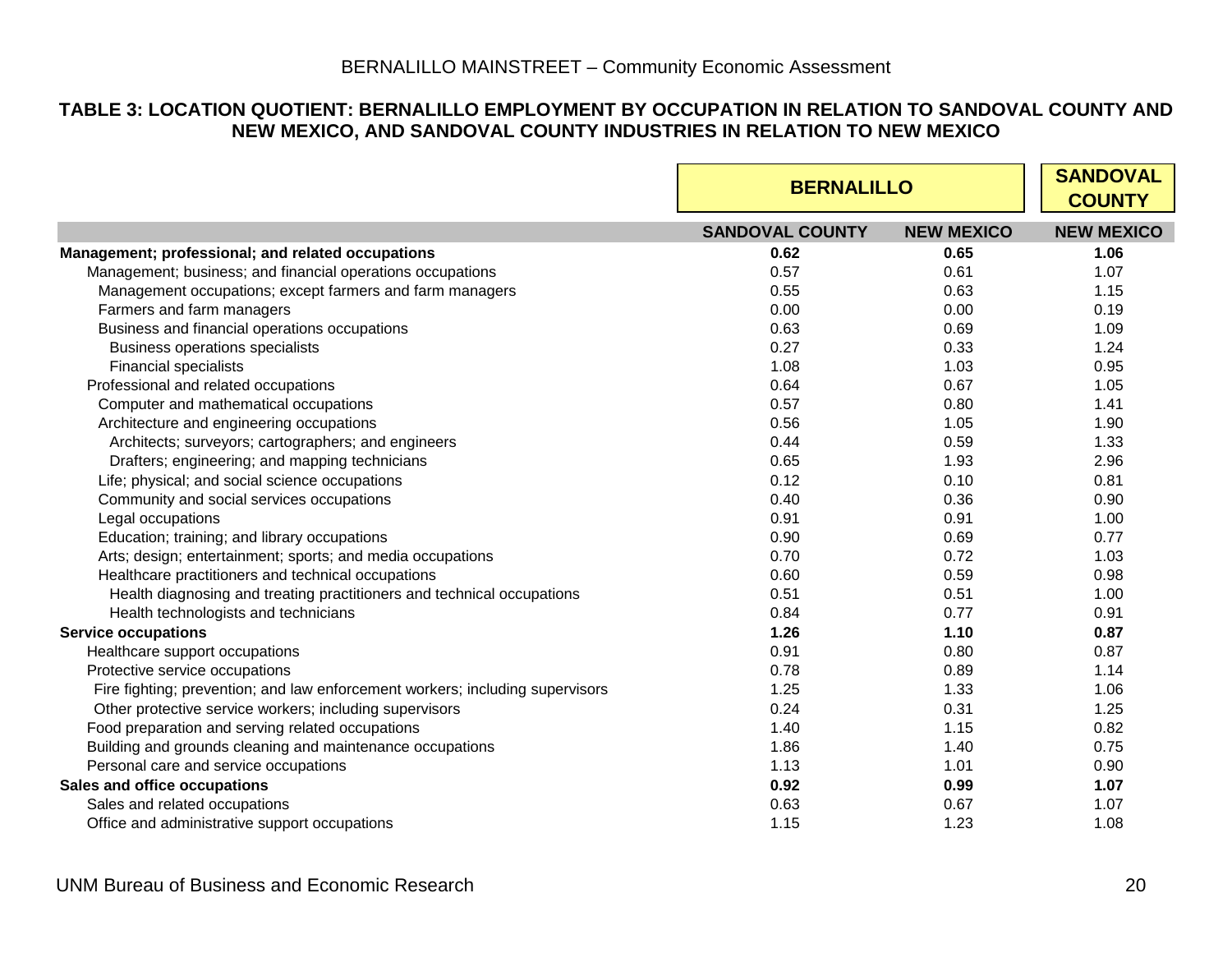#### **TABLE 3: LOCATION QUOTIENT: BERNALILLO EMPLOYMENT BY OCCUPATION IN RELATION TO SANDOVAL COUNTY AND NEW MEXICO, AND SANDOVAL COUNTY INDUSTRIES IN RELATION TO NEW MEXICO, CONTINUED**

|                                                             | <b>BERNALILLO</b>      | <b>SANDOVAL</b><br><b>COUNTY</b> |                   |
|-------------------------------------------------------------|------------------------|----------------------------------|-------------------|
|                                                             | <b>SANDOVAL COUNTY</b> | <b>NEW MEXICO</b>                | <b>NEW MEXICO</b> |
| Farming; fishing; and forestry occupations                  | 1.01                   | 0.26                             | 0.25              |
| Construction; extraction; and maintenance occupations       | 1.57                   | 1.43                             | 0.91              |
| Construction and extraction occupations                     | 1.90                   | 1.59                             | 0.83              |
| Supervisors; construction and extraction workers            | 1.11                   | 1.31                             | 1.18              |
| Construction trades workers                                 | 2.13                   | 1.77                             | 0.83              |
| <b>Extraction workers</b>                                   | 0.00                   | 0.00                             | 0.11              |
| Installation; maintenance; and repair occupations           | 1.14                   | 1.19                             | 1.05              |
| Production; transportation; and material moving occupations | 1.57                   | 1.57                             | 1.00              |
| Production occupations                                      | 1.83                   | 2.13                             | 1.17              |
| Transportation and material moving occupations              | 1.24                   | 1.05                             | 0.85              |
| Supervisors; transportation and material moving workers     | 0.38                   | 0.40                             | 1.06              |
| Aircraft and traffic control occupations                    | 0.00                   | 0.00                             | 2.16              |
| Motor vehicle operators                                     | 1.36                   | 1.27                             | 0.93              |
| Rail; water and other transportation occupations            | 0.49                   | 0.22                             | 0.45              |
| Material moving workers                                     | 1.46                   | 0.99                             | 0.68              |

**Source: Census 2000 Summary File 3 (SF 3) - Sample Data; P49. Universe: Employed civilian population 16 years and over. Calculations by BBER, 2007.**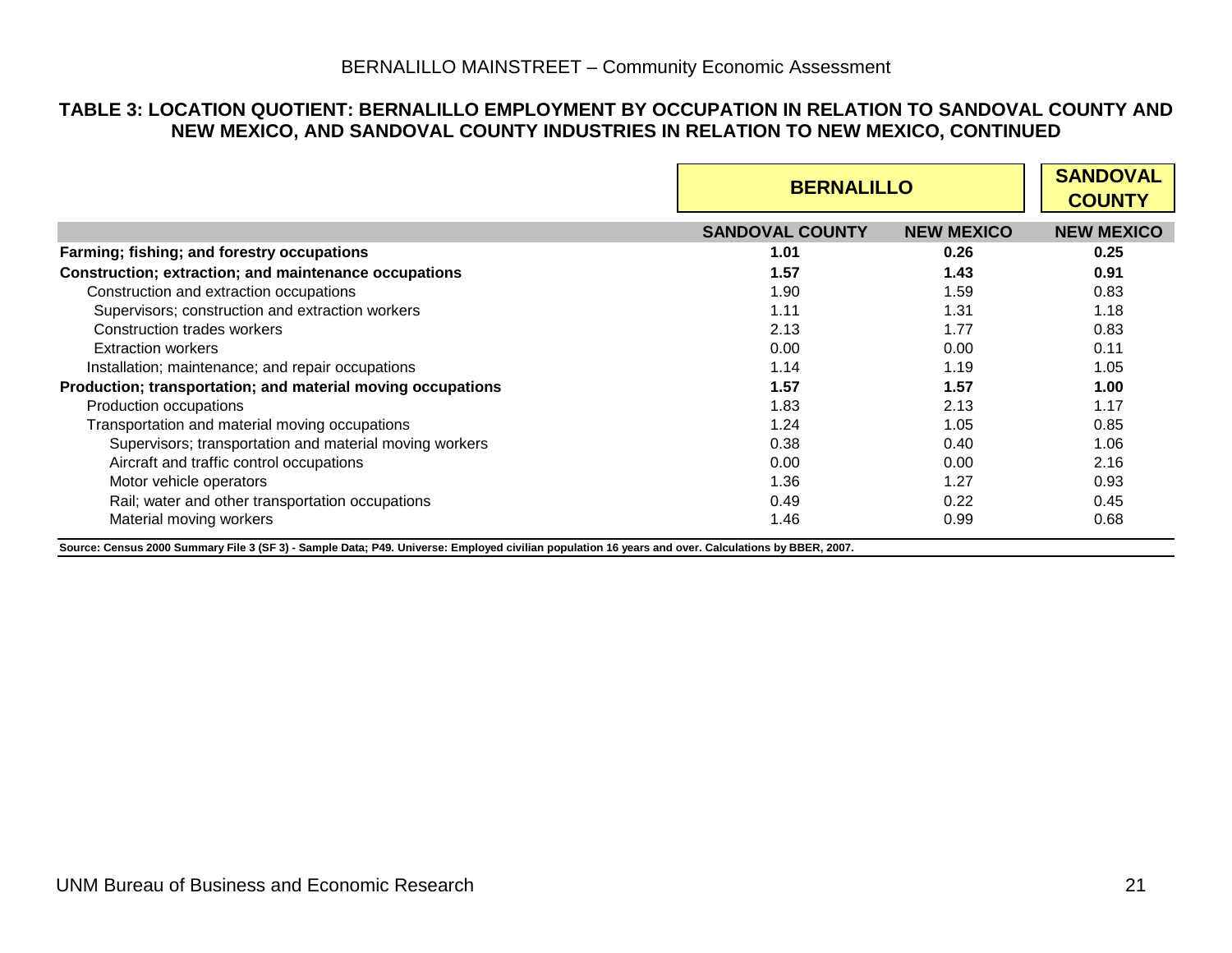

**FIGURE 2: BERNALILLO LOCATION QUOTIENTS BY OCCUPATION** 

<span id="page-23-0"></span>UNM Bureau of Business and Economic Research 22 Source: Census 2000 Summary File 3 (SF 3) - Sample Data; P51 Universe: Employed civilian population 16 years and over. Calculations by BBER, 2007.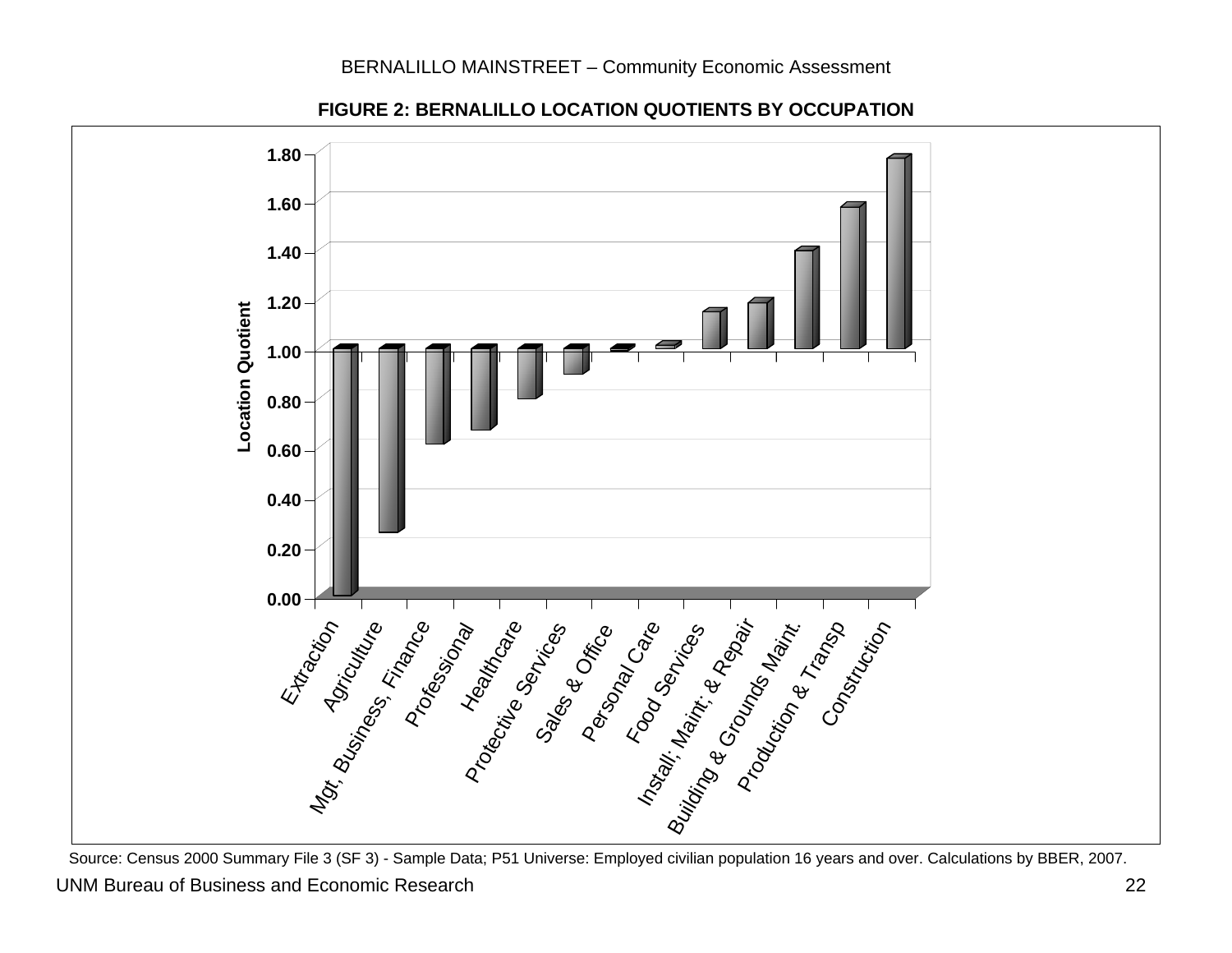#### **TABLE 4: LOCATION QUOTIENT: BERNALILLO EMPLOYMENT BY BUSINESS OWNERSHIP TYPE IN RELATION TO SANDOVAL COUNTY AND NEW MEXICO, AND SANDOVAL COUNTY INDUSTRIES IN RELATION TO NEW MEXICO**

|                                                                                                                                                     |                        | <b>BERNALILLO</b> |                   |  |
|-----------------------------------------------------------------------------------------------------------------------------------------------------|------------------------|-------------------|-------------------|--|
|                                                                                                                                                     | <b>SANDOVAL COUNTY</b> | <b>NEW MEXICO</b> | <b>NEW MEXICO</b> |  |
| Private for-profit wage and salary workers                                                                                                          | 1.04                   | 1.15              | 1.10              |  |
| Employee of private company                                                                                                                         | 1.08                   | 1.20              | 1.12              |  |
| Self-employed in own incorporated business                                                                                                          | 0.30                   | 0.27              | 0.91              |  |
| Private not-for-profit wage and salary workers                                                                                                      | 0.87                   | 0.70              | 0.81              |  |
| <b>Local government workers</b>                                                                                                                     | 1.10                   | 1.01              | 0.91              |  |
| <b>State government workers</b>                                                                                                                     | 1.58                   | 1.07              | 0.68              |  |
| <b>Federal government workers</b>                                                                                                                   | 0.56                   | 0.55              | 0.98              |  |
| Self-employed workers in own not incorporated business                                                                                              | 0.55                   | 0.46              | 0.84              |  |
| <b>Unpaid family workers</b>                                                                                                                        | 0.60                   | 0.25              | 0.42              |  |
| Source: Census 2000 Summary File 3 (SF 3) - Sample Data; P49. Universe: Employed civilian population 16 years and over. Calculations by BBER, 2007. |                        |                   |                   |  |

<span id="page-24-0"></span>UNM Bureau of Business and Economic Research 23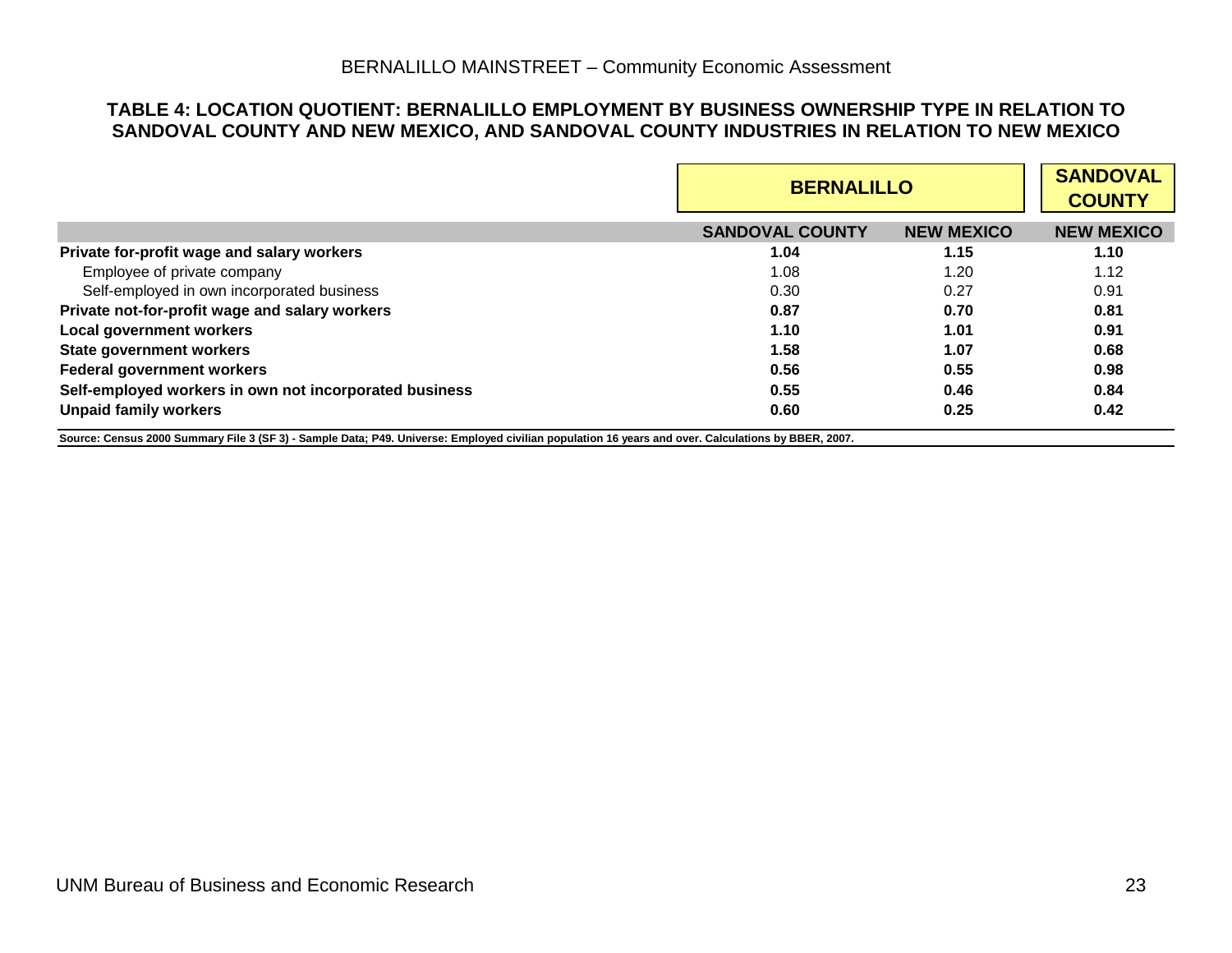#### **TABLE 5: BERNALILLO TAXABLE GROSS RECEIPTS AND PULL FACTORS, 2004-2006**

| <b>BERNALILLO</b>                                    | <b>TAXABLE GROSS RECEIPTS*</b> |                                    |            |  |      | <b>PULL FACTOR</b> |        |                | <b>NET GAIN/LOSS</b>                   |                              |
|------------------------------------------------------|--------------------------------|------------------------------------|------------|--|------|--------------------|--------|----------------|----------------------------------------|------------------------------|
|                                                      | 2004                           | 2005                               | 2006       |  | 2004 | 2005               | 2006** | 2004           | 2005                                   | 2006**                       |
| <b>Utilities</b>                                     | 1,221,248                      | 3,446,485                          | 2,761,892  |  | 24%  | 63%                | 50%    | (3,858,446)    | (1,993,508)                            | (2,731,752)                  |
| <b>Construction</b>                                  | 14,791,849                     | 19,914,226                         | 29,231,980 |  |      | 95% 115%           | 143%   | (738, 105)     | 2,665,792                              | 8,759,928                    |
| <b>Manufacturing</b>                                 | 5,103,571                      | 6,997,897                          | 7,667,236  |  | 182% | 227%               | 210%   | 2,301,117      | 3,917,487                              | 4,018,714                    |
| <b>Wholesale Trade</b>                               | 3,122,784                      | 5,391,801                          | 5,585,736  |  | 49%  | 75%                | 71%    | (3,315,666)    | (1,828,045)                            | (2, 285, 497)                |
| <b>Retail Trade</b>                                  | 26,299,712                     | 32,810,763                         | 25,781,354 |  | 71%  | 87%                | 67%    | (10, 568, 095) |                                        | (5,117,542) (12,891,581)     |
| Automotive Parts, Accessories, and Tire Stores       | D                              | 578,070                            | 2,195,059  |  | D    | 55%                | 204%   | (977, 591)     | (481, 776)                             | 1,119,025                    |
| Furniture and Home Furnishings Stores                | 123,240                        | 108,285                            | 148,616    |  | 13%  | 11%                | 20%    | (835,001)      | (910, 935)                             | (595, 316)                   |
| <b>Grocery Stores</b>                                | 5,847,176                      | 5,825,752                          | 5,438,895  |  | 111% | 109%               | 66%    | 571,552        | 477,594                                | (2,760,739)                  |
| Pharmacies and Drug Stores                           | D                              | 4,107,216                          | 4,084,356  |  |      | D 513%             | 497%   | (660, 627)     | 3,307,227                              | 3,262,264                    |
| <b>Gasoline Stations</b>                             | 1,081,862                      | 1,108,677                          | 806,584    |  | 243% | 289%               | 220%   | 637,546        | 724,549                                | 439,459                      |
| <b>Clothing Accessories Stores</b>                   | 1,412,770                      | 953,078                            | 841,932    |  | 104% | 74%                | 68%    | 55,055         | (327, 329)                             | (401, 152)                   |
| Miscellaneous Store Retailers                        | 11,917,585                     | 15,344,643                         | 8,111,916  |  | 56%  | 71%                | 43%    | (9,407,831)    |                                        | $(6,391,965)$ $(10,843,169)$ |
| <b>Transportation and Warehousing</b>                | 201,145                        | 18,120                             | 640,798    |  | 24%  | 2%                 | 46%    | (640, 526)     | (1, 119, 265)                          | (747, 849)                   |
| <b>Information</b>                                   | 2,334,377                      | 2,291,460                          | 2,843,491  |  | 93%  | 91%                | 98%    | (182, 689)     | (220, 213)                             | (47, 794)                    |
| Telecommunications                                   | 2,329,732                      | 2,281,204                          | 2,829,958  |  | 111% | 110%               | 124%   | 227,626        | 215,667                                | 546,594                      |
| <b>Finance and Insurance</b>                         | 501,489                        | 436,873                            | 354,820    |  | 67%  | 58%                | 45%    | (248, 568)     | (317, 328)                             | (431, 978)                   |
| <b>Real Estate and Rental and Leasing</b>            | 2,212,950                      | 1,182,117                          | 5,424,760  |  | 132% | 62%                | 263%   | 542,147        | (729, 657)                             | 3,360,585                    |
| Professional, Scientific, and Technical Services     | 3,297,692                      | 2,809,604                          | 4,993,196  |  | 30%  | 24%                | 44%    | (7,634,602)    | (9,087,140)                            | (6, 475, 343)                |
| Professional, Scientific, and Technical Services     | 723,973                        | 618,123                            | 1,524,467  |  | 17%  | 14%                | 38%    | (3,497,142)    | (3,805,163)                            | (2,468,893)                  |
| <b>Legal Services</b>                                | 83,205                         | 147,288                            | 243,185    |  | 5%   | 10%                | 16%    | (1,461,934)    | (1,377,768)                            | (1,288,792)                  |
| <b>Other Computer Related Services</b>               | D                              | 73,653                             | 186,037    |  | D    | 408%               | 572%   | (12,088)       | 55,588                                 | 153,536                      |
| Admin & Support and Waste Mgt & Remed Svcs           | 18,923                         | 71,338                             | 787,375    |  | 6%   | 13%                | 31%    | (303, 272)     | (463,007)                              | (1,745,747)                  |
| <b>Health Care and Social Assistance</b>             | 811,263                        | 690,918                            | 850,805    |  | 14%  | 12%                | 13%    | (4,996,456)    | (5,232,209)                            | (5,455,278)                  |
| Arts, Entertainment, and Recreation                  | 7,563                          | D                                  | D          |  | 2%   | D                  | D      | (374, 547)     | (397, 633)                             | (393, 127)                   |
| <b>Accommodation and Food Services</b>               | 15,183,255                     | 18,619,832                         | 19,617,646 |  |      | 197% 236%          | 239%   | 7,480,312      | 10,724,595                             | 11,402,350                   |
| Accommodation                                        | 1,243,719                      | 2,969,654                          | 3,327,999  |  | 76%  | 191%               | 227%   | (386, 778)     | 1,412,790                              | 1,864,435                    |
| <b>Food Services</b>                                 | 11,983,800                     | 13,285,924                         | 13,570,240 |  | 202% | 221%               | 217%   | 6,060,570      | 7,270,344                              | 7,317,468                    |
| <b>Full-Service Restaurants</b>                      | 11,983,800                     | 13,285,924                         | 13,517,060 |  | 242% | 265%               | 263%   | 7,023,632      | 8,278,246                              | 8,368,720                    |
| <b>Other Services (except Public Administration)</b> | 6,590,339                      | 8,888,188                          | 8,186,290  |  | 44%  | 57%                | 50%    | (8,333,946)    | (6,811,614)                            | (8, 238, 577)                |
| Automotive Repair and Maintenance                    | 947,629                        | 459,590                            | 286,351    |  | 60%  | 28%                | 18%    | (635, 126)     | (1, 172, 002)                          | (1,321,631)                  |
| Personal and Laundry Services                        | 294,949                        | 640,199                            | 513,908    |  | 22%  | 52%                | 44%    | (1,062,689)    | (594, 623)                             | (659, 389)                   |
| <b>TOTAL</b>                                         |                                | 85,621,544 105,179,914 117,044,747 |            |  | 73%  | 84%                | 86%    |                | (31,923,762) (20,324,539) (18,599,727) |                              |

\* 2005 and 2006 taxable gross receipts amounts include food and medical deductions.

\*\* 2005 personal income figures were used to calculate 2006 pull factors and net gain/loss because 2006 figures were not available.

D indicates non-disclosure of data. Blank cells indicate years in which no gross receipts were reported.

All values are adjusted for inflation and are reported in terms of 2006 dollars.

Data is classified by North American Industry Classification System (NAICS). Two-digit NAICS sectors are shown in bold; non-bold, indented rows represent more detail (i.e., 3-, 4-, 5-, or 6.-digit NAICS) for a sector. Sector totals may not sum to the total due to non-disclosure and because sectors that have zero taxable gross receipts for all three years are not shown. Sub-sectors are not nested in sectors, and not all sub-sectors are shown; therefore, subsectors do not sum to sector totals.

<span id="page-25-0"></span>**Source: State of New Mexico Taxation and Revenue Department Combined Reporting System; Report No. 80 -- NAICS Code Version; Calculations by BBER, 2007.**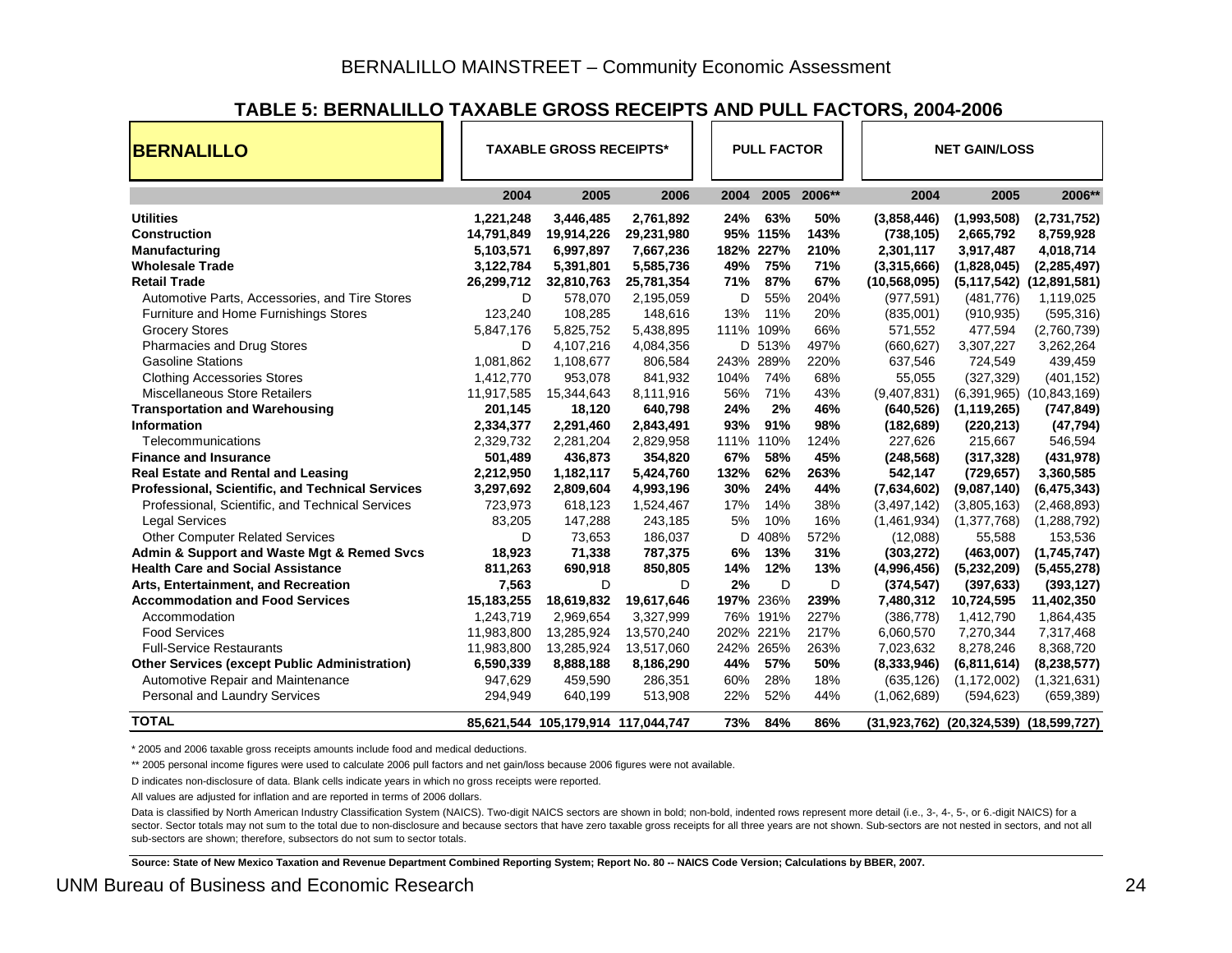**FIGURE 3: BERNALILLO TAXABLE GROSS RECEIPTS GAIN/LOSS BY INDUSTRY, 2004, 2005, AND 2006**



<span id="page-26-0"></span>Source: State of New Mexico Taxation & Revenue Department Combined Reporting System; Report No. 80 -- NAICS Code Version; Calculations by BBER, 2007.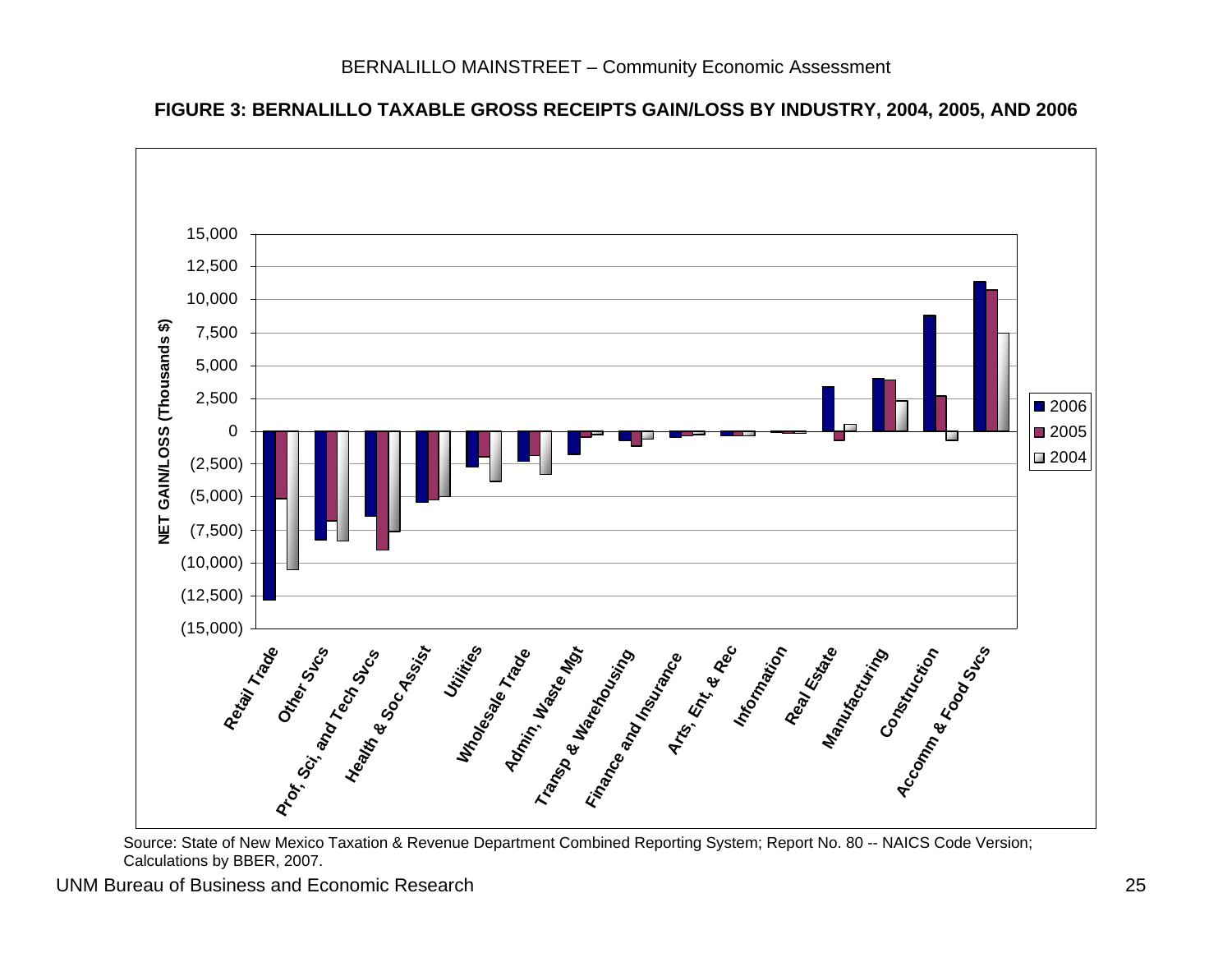#### **TABLE 6: BERNALILLO BUSINESSES BY INDUSTRY BY LOCAL GEOGRAPHY, 2006**

|                                               | MS <sup>1</sup> | <b>BERNALILLO<sup>2</sup></b> | $MS\%$ <sup>3</sup> | <b>COUNTY</b> | TOTAL <sup>5</sup> |
|-----------------------------------------------|-----------------|-------------------------------|---------------------|---------------|--------------------|
| <b>INDUSTRY</b>                               |                 |                               |                     |               |                    |
| Agriculture, Forestry, Fishing and Hunting    |                 |                               |                     | 2             | 3                  |
| Mining                                        |                 |                               |                     |               |                    |
| <b>Utilities</b>                              |                 |                               |                     | 14            | 14                 |
| Construction                                  |                 | 13                            |                     | 245           | 258                |
| Manufacturing                                 |                 | 9                             |                     | 60            | 69                 |
| Wholesale trade                               |                 | 2                             |                     | 84            | 86                 |
| <b>Retail Trade</b>                           | 9               | 9                             | 50%                 | 132           | 150                |
| Transportation & Warehousing                  | 2               | 2                             | 50%                 | 37            | 41                 |
| Information                                   |                 | 2                             |                     | 26            | 28                 |
| Finance & Insurance                           |                 | $\overline{2}$                | 33%                 | 74            | 77                 |
| Real Estate, Rental & Leasing                 |                 | 6                             |                     | 56            | 62                 |
| Professional, Scientific & Technical Services | 2               |                               | 67%                 | 170           | 173                |
| Mgt of Companies                              |                 |                               |                     | 9             | 9                  |
| <b>Administrative &amp; Support Services</b>  |                 | 4                             |                     | 94            | 98                 |
| <b>Educational Services</b>                   |                 |                               |                     | 21            | 22                 |
| Health Care and Social Assistance             | 2               | 10                            | 17%                 | 103           | 115                |
| Arts, Entertainment and Recreation            |                 | 3                             |                     | 28            | 31                 |
| <b>Accommodations &amp; Food Services</b>     |                 | 9                             | 10%                 | 102           | 112                |
| <b>Other Services</b>                         | 2               | 2                             | 50%                 | 105           | 109                |
| <b>Public Administration</b>                  | 7               |                               | 88%                 | 29            | 37                 |
| Other                                         |                 |                               |                     | 2             | 2                  |
| <b>TOTAL</b>                                  | 26              | 77                            | 25%                 | 1,400         | 1,503              |

<sup>1</sup> MainStreet District.

2 Town, not including MainStreet District.

3 MainStreet District as a percentage of entire town.

4 County, not including town.

5 County total.

D indicates non-disclosure.

A zero indicates a number less than one and greater than zero.

<span id="page-27-0"></span>Source: NM Department of Labor, ES-202 (Covered Employment Statistics), 2006. Calculations by BBER, 2007.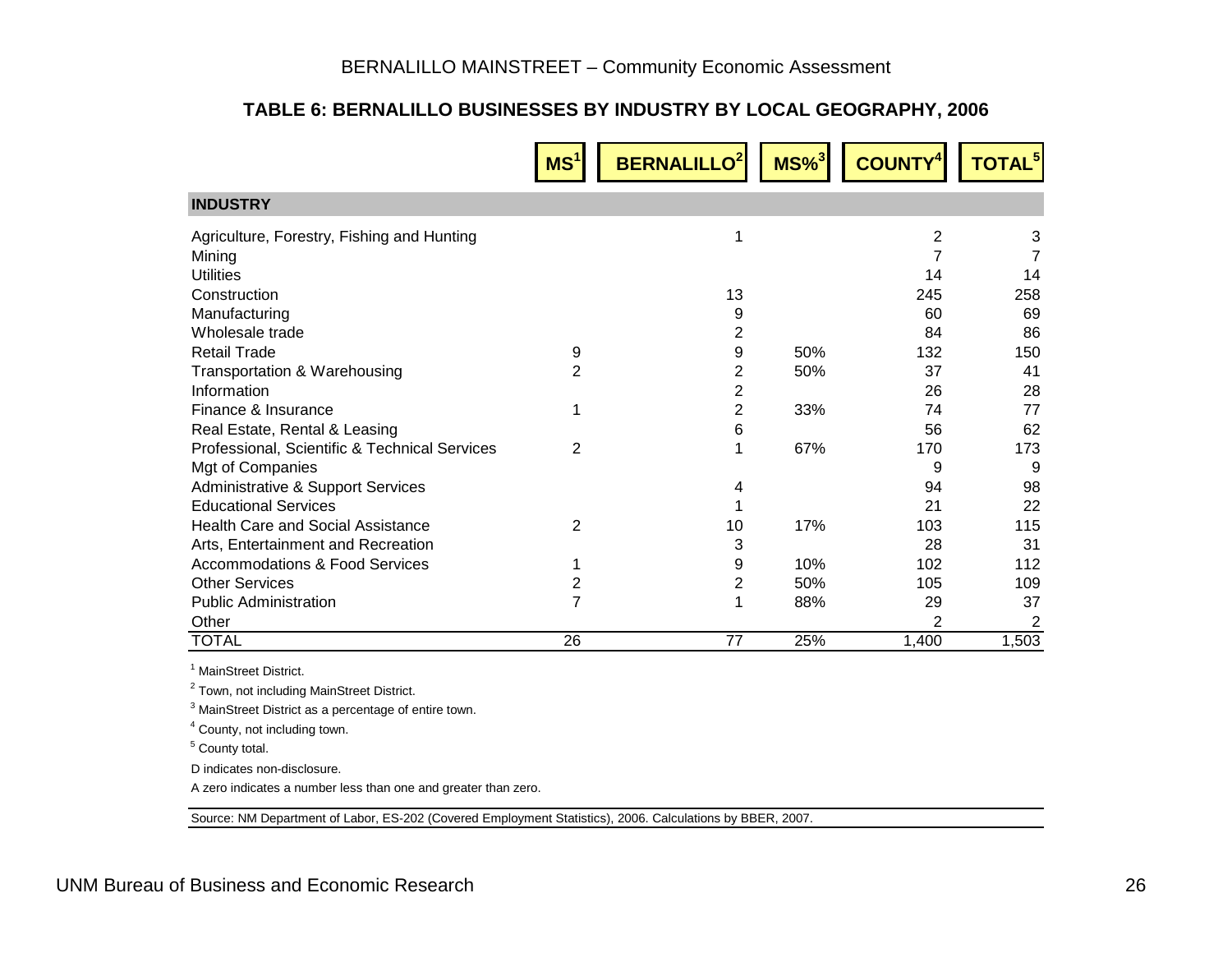#### **TABLE 7: BERNALILLO EMPLOYMENT BY INDUSTRY IN MAINSTREET AREA, 2006**

|                                               | MS <sup>1</sup> | <b>BERNALILLO</b> | $MS\%$ <sup>3</sup> | <b>COUNTY</b> | <b>TOTAL<sup>5</sup></b> |
|-----------------------------------------------|-----------------|-------------------|---------------------|---------------|--------------------------|
| <b>INDUSTRY</b>                               |                 |                   |                     |               |                          |
| Agriculture, Forestry, Fishing and Hunting    |                 | 1                 |                     | 7             | 8                        |
| Mining                                        |                 |                   |                     | 31            | 31                       |
| <b>Utilities</b>                              |                 |                   |                     | 101           | 101                      |
| Construction                                  |                 | 113               |                     | 2,358         | 2,471                    |
| Manufacturing                                 |                 | 194               |                     | 6,540         | 6,733                    |
| Wholesale trade                               |                 | 9                 |                     | 287           | 296                      |
| Retail Trade                                  | 73              | 116               | 39%                 | 2,826         | 3,015                    |
| Transportation & Warehousing                  | 13              | 7                 | 65%                 | 287           | 307                      |
| Information                                   |                 | 7                 |                     | 890           | 896                      |
| Finance & Insurance                           | 3               | 22                | 11%                 | 1,018         | 1,043                    |
| Real Estate, Rental & Leasing                 |                 | 68                |                     | 265           | 333                      |
| Professional, Scientific & Technical Services | 10              |                   | 95%                 | 571           | 581                      |
| Mgt of Companies                              |                 |                   |                     | 94            | 94                       |
| Administrative & Support Services             |                 | 19                |                     | 1,708         | 1,727                    |
| <b>Educational Services</b>                   |                 | 672               |                     | 2,106         | 2,777                    |
| <b>Health Care and Social Assistance</b>      | 61              | 99                | 38%                 | 950           | 1,110                    |
| Arts, Entertainment and Recreation            |                 | 14                |                     | 1,566         | 1,580                    |
| <b>Accommodations &amp; Food Services</b>     | 67              | 159               | 30%                 | 2,161         | 2,387                    |
| <b>Other Services</b>                         | 2               | 8                 | 21%                 | 502           | 512                      |
| <b>Public Administration</b>                  | 49              | 121               | 29%                 | 1,450         | 1,619                    |
| Other                                         |                 |                   |                     |               |                          |
| <b>TOTAL</b>                                  | 277             | 1,626             | 15%                 | 25,718        | 27,621                   |

<sup>1</sup> MainStreet District.

2 Town, not including MainStreet District.

3 MainStreet District as a percentage of entire town.

4 County, not including town.

5 County total.

D indicates non-disclosure.

A zero indicates a number less than one and greater than zero.

<span id="page-28-0"></span>Source: NM Department of Labor, ES-202 (Covered Employment Statistics), 2006. Calculations by BBER, 2007.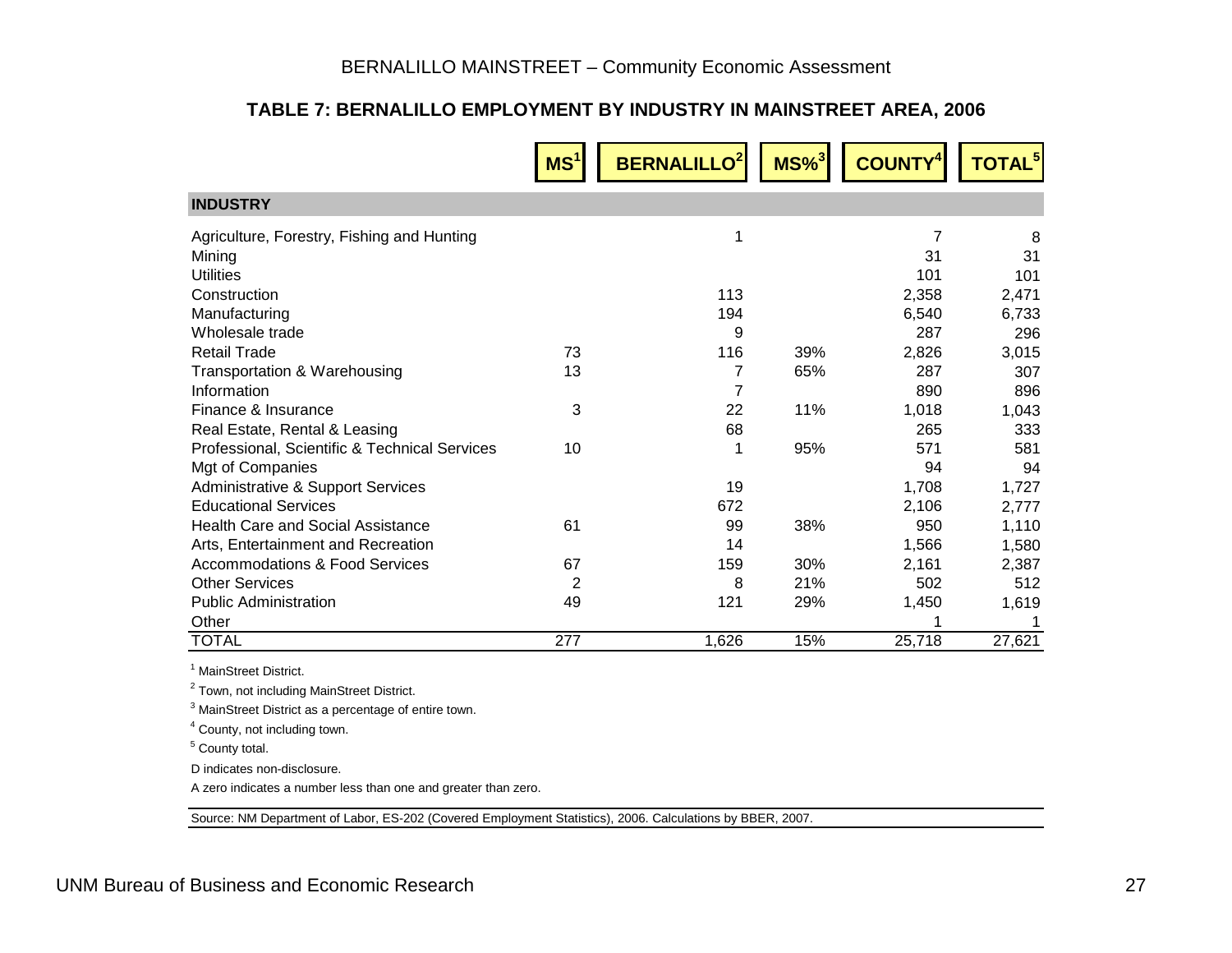



<span id="page-29-0"></span>Source: NM Department of Labor, ES-202 (Covered Employment Statistics), 2006. Calculations by BBER, 2007.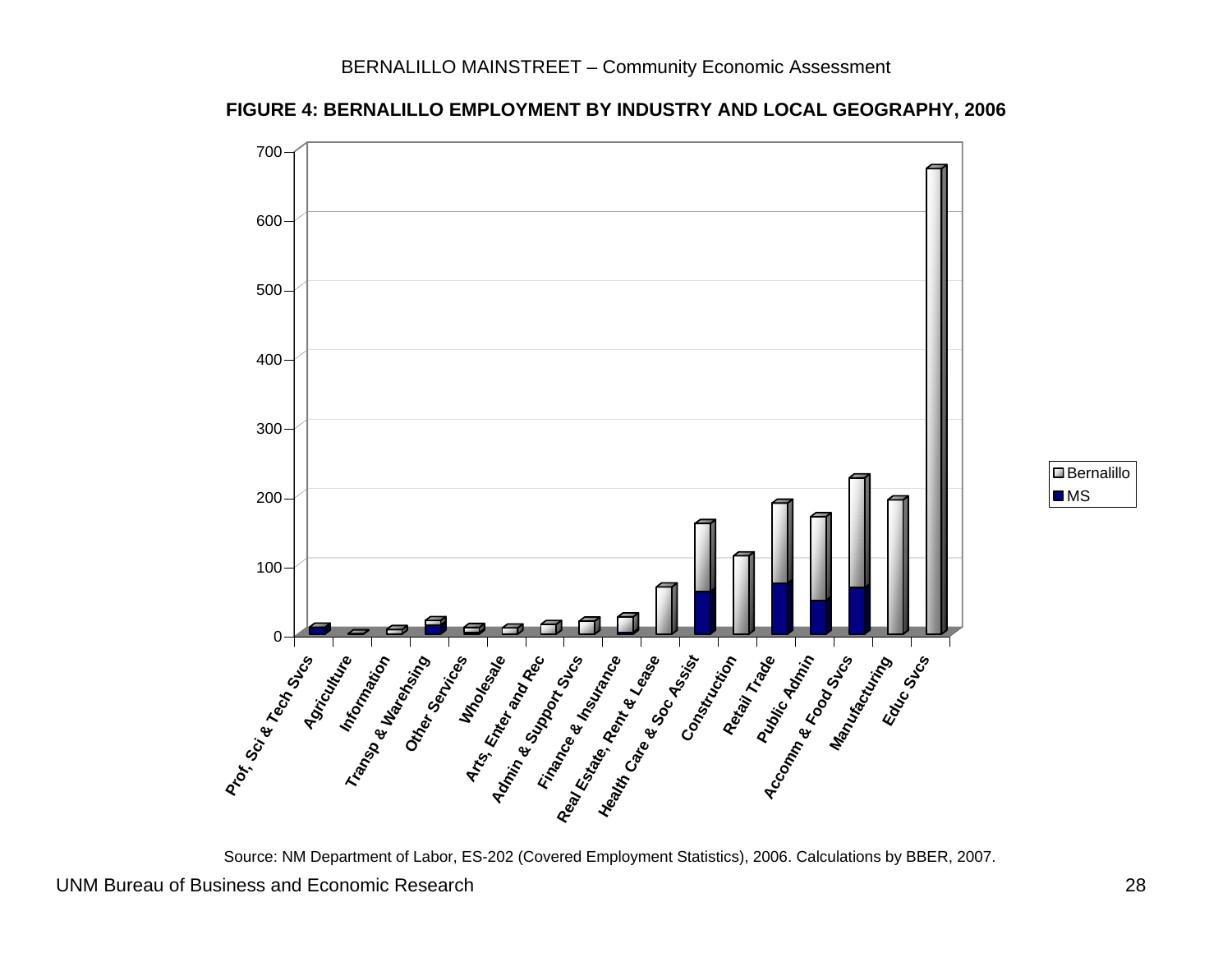#### **FIGURE 5: BERNALILLO EMPLOYMENT IN MAINSTREET AREA BY INDUSTRY, 2006**



Source: NM Department of Labor, ES-202 (Covered Employment Statistics), 2006. Calculations by BBER, 2007.

#### UNM Bureau of Business and Economic Research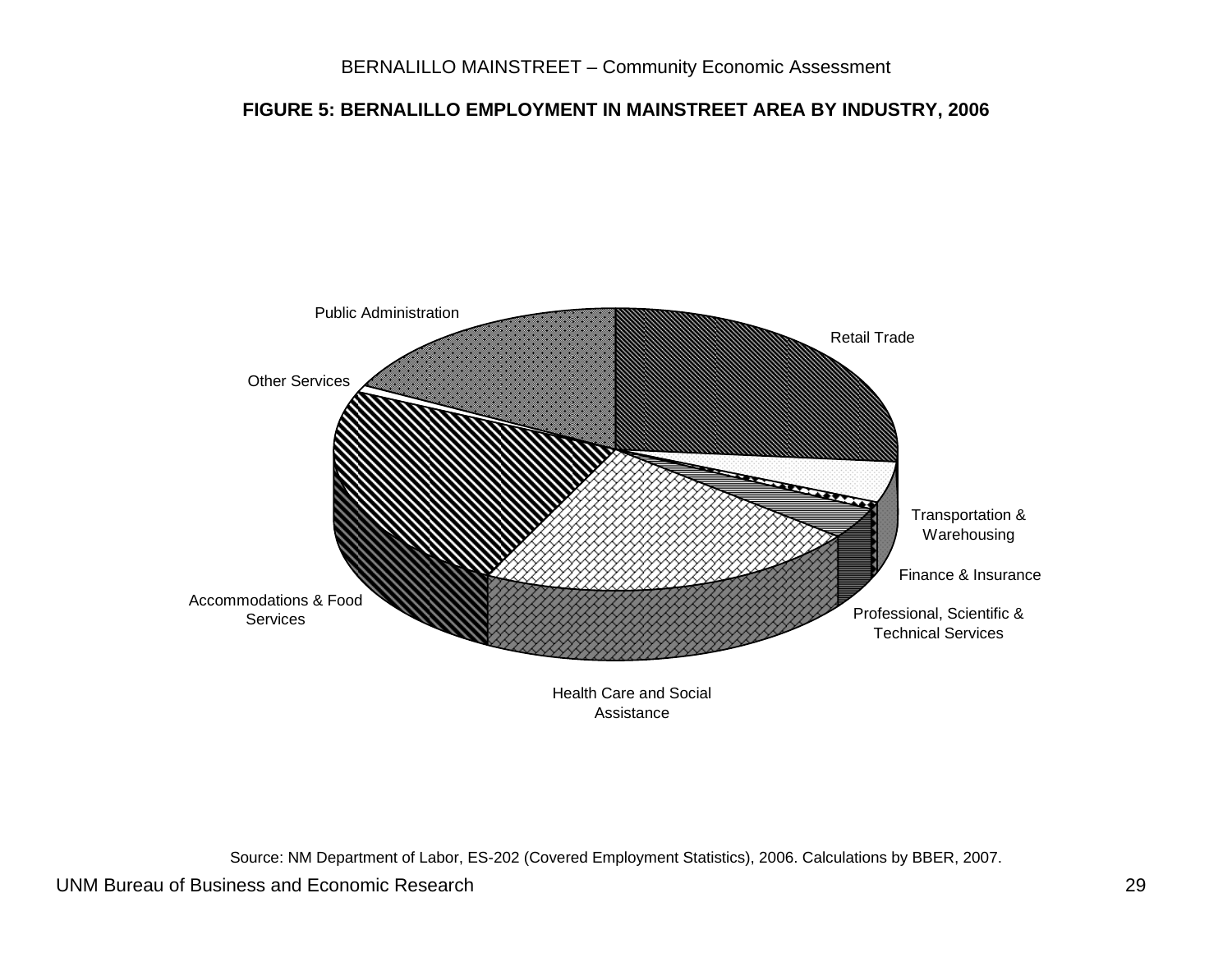#### **TABLE 8: BERNALILLO EMPLOYMENT BY 3-DIGIT RETAIL & SERVICE SUBSECTOR IN MAINSTREET AREA, 2006**

<span id="page-31-0"></span>

|                                                    | MS <sup>1</sup> | <b>BERNALILLO<sup>2</sup></b> | $MS\%$ <sup>3</sup> | <b>COUNTY<sup>4</sup></b> | TOTAL <sup>5</sup> |
|----------------------------------------------------|-----------------|-------------------------------|---------------------|---------------------------|--------------------|
| <b>NAICS INDUSTRY</b>                              |                 |                               |                     |                           |                    |
| 441 Motor Vehicle & Parts Dealers                  |                 | 6                             |                     | 280                       | 285                |
| 442 Furniture & Home Furnishings Stores            |                 | 38                            |                     | 34                        | 72                 |
| 444 Building Material, Garden Equipment Dealers    | 12              |                               | 100%                | 241                       | 253                |
| 445 Food & Beverage Stores                         | 34              |                               | 100%                | 425                       | 459                |
| 446 Health & Personal Care Stores                  |                 | 25                            |                     | 143                       | 167                |
| 447 Gasoline Stations                              | 17              | 41                            | 29%                 | 243                       | 301                |
| 448 Clothing & Clothing Accessories Stores         | 3               |                               | 100%                | 16                        | 19                 |
| 452 General Merchandise Stores                     | 8               | 6                             | 56%                 | 623                       | 637                |
| 453 Miscellaneous Store Retailers                  | $\Omega$        | 0                             |                     | 40                        | 40                 |
| 484 Truck Transportation                           |                 | 7                             |                     | 63                        | 70                 |
| 485 Transit and Ground Passenger Transport         | 11              |                               | 100%                | 136                       | 146                |
| 488 Support Services for Transportation            | $\overline{2}$  |                               | 100%                | 21                        | 23                 |
| 511 Publishing Industries                          |                 | 6                             |                     | 31                        | 36                 |
| 517 Telecommunications                             |                 | 1                             |                     | 825                       | 826                |
| 522 Credit Intermediation & Related Activities     |                 | 22                            |                     | 900                       | 923                |
| 524 Insurance Carriers & Related Activities        | 3               |                               | 100%                | 102                       | 105                |
| 531 Real Estate                                    |                 | 62                            |                     | 219                       | 281                |
| 532 Rental & Leasing Services                      |                 | 6                             |                     | 46                        | 53                 |
| 541 Professional, Scientific, & Technical Services | 10              | 1                             | 95%                 | 571                       | 581                |
| 561 Administrative & Support Services              |                 | 9                             |                     | 1,424                     | 1,433              |
| 562 Waste Management & Remediation Service         |                 | 10                            |                     | 284                       | 294                |
| 611 Educational Services                           |                 | 672                           |                     | 2,106                     | 2,777              |
| 621 Ambulatory Health Care Services                |                 | 9                             |                     | 603                       | 612                |
| 624 Social Assistance                              | 61              | 90                            | 41%                 | 317                       | 467                |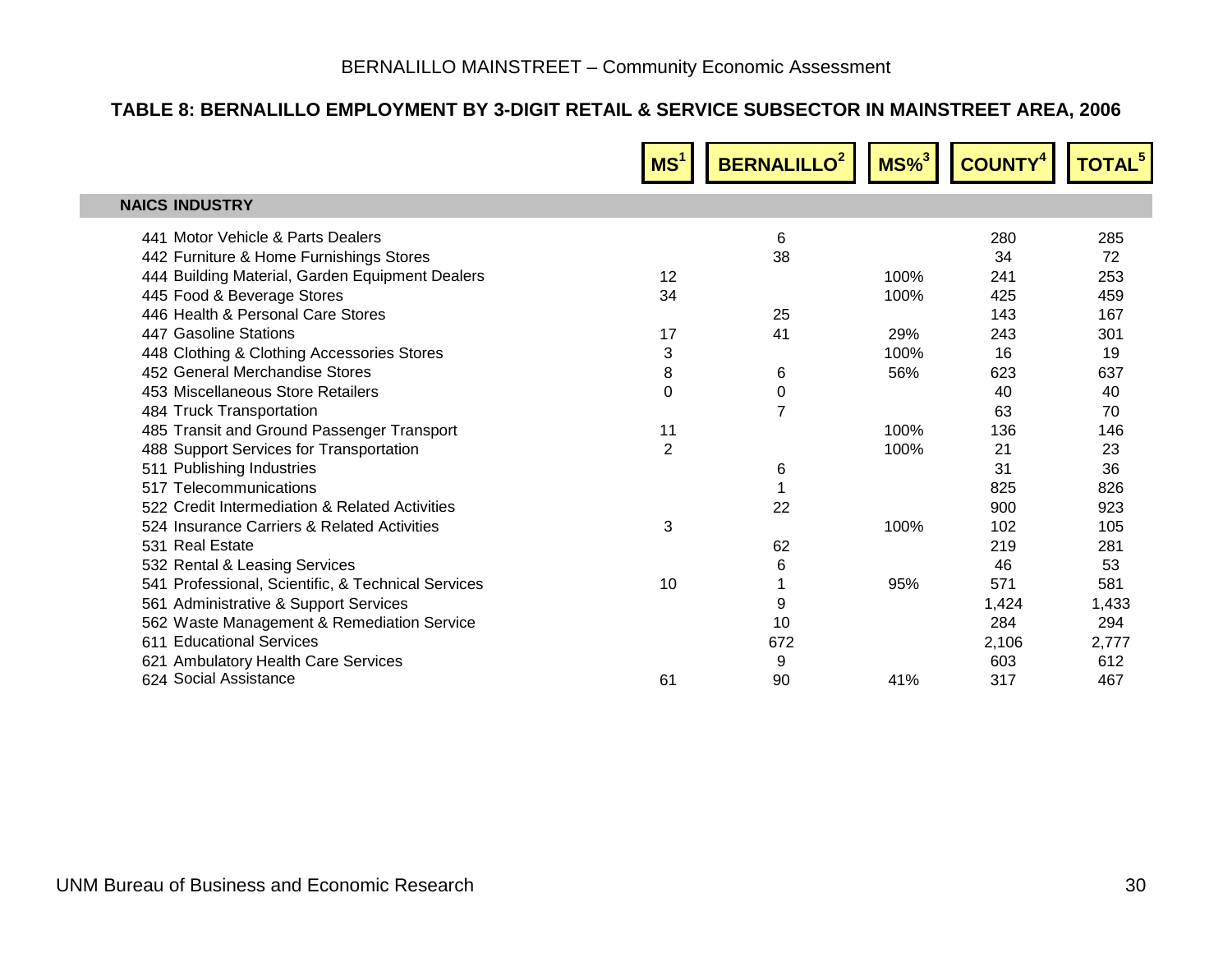#### **TABLE 8: BERNALILLO EMPLOYMENT BY 3-DIGIT RETAIL & SERVICE SUBSECTOR IN MAINSTREET AREA, 2006, CONTINUED**

| <b>NAICS INDUSTRY</b>                                                                                                                                                                                                                                                                                                                                                                                                                                                                                                                                                                                                                                                                                                                                                                                             |                                 |                                                  |                                                                |                                                                |
|-------------------------------------------------------------------------------------------------------------------------------------------------------------------------------------------------------------------------------------------------------------------------------------------------------------------------------------------------------------------------------------------------------------------------------------------------------------------------------------------------------------------------------------------------------------------------------------------------------------------------------------------------------------------------------------------------------------------------------------------------------------------------------------------------------------------|---------------------------------|--------------------------------------------------|----------------------------------------------------------------|----------------------------------------------------------------|
| 711 Performing Arts, Spectator Sports & Related Industries<br>713 Amusement, Gambling & Recreation Industries<br>721 Accommodation<br>67<br>722 Food Services & Drinking Places<br>2<br>811 Repair & Maintenance<br>13<br>921 Executive, Legislative, and Other General Government Support<br>31<br>922 Justice, Public Order, and Safety Activities<br>925 Admin of Housing, Urban Planning & Community Development<br>4<br>926 Administration of Economic Programs<br><sup>1</sup> MainStreet District.<br><sup>2</sup> Town, not including MainStreet District.<br><sup>3</sup> MainStreet District as a percentage of entire town.<br><sup>4</sup> County, not including town.<br><sup>5</sup> County total.<br>D indicates non-disclosure.<br>A zero indicates a number less than one and greater than zero. | 5<br>9<br>20<br>139<br>8<br>121 | 32%<br>21%<br>100%<br><b>20%</b><br>100%<br>100% | 34<br>1,532<br>126<br>2,035<br>268<br>1,171<br>208<br>32<br>15 | 39<br>1,541<br>146<br>2,241<br>277<br>1,184<br>359<br>37<br>16 |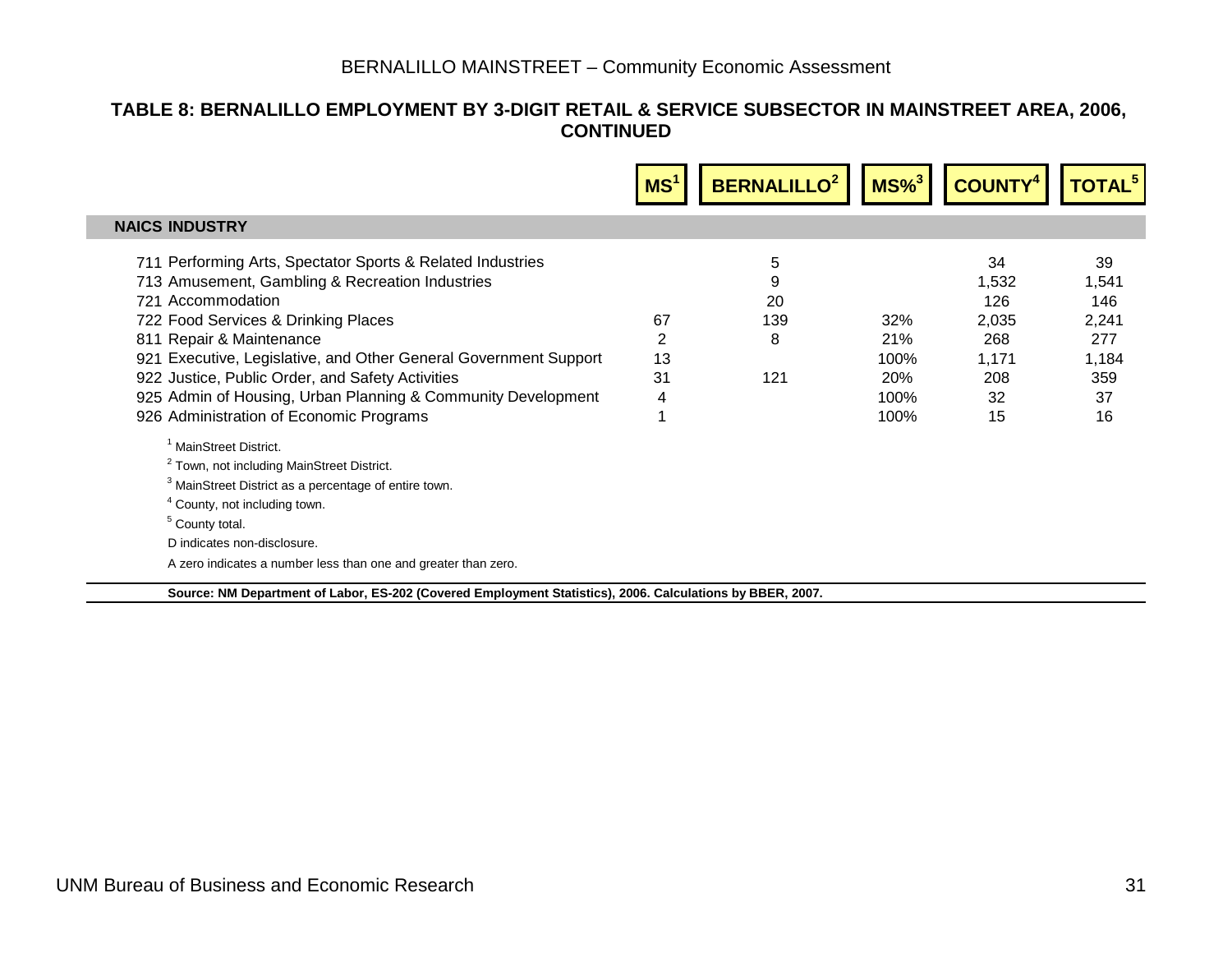#### **TABLE 9: BERNALILLO MARKET AREA CONSUMER SPENDING**

<span id="page-33-0"></span>

|                                                                                                                                                                                                                                         | <b>MAINSTREET<sup>1</sup></b>                                                             | <b>BERNALILLO</b>                                                                              | <b>NEW MEXICO</b>                                                                                                                 |
|-----------------------------------------------------------------------------------------------------------------------------------------------------------------------------------------------------------------------------------------|-------------------------------------------------------------------------------------------|------------------------------------------------------------------------------------------------|-----------------------------------------------------------------------------------------------------------------------------------|
|                                                                                                                                                                                                                                         |                                                                                           |                                                                                                |                                                                                                                                   |
| <b>CONSUMER SPENDING (2006, in Thousands \$)</b>                                                                                                                                                                                        |                                                                                           |                                                                                                |                                                                                                                                   |
| <b>Retail Goods</b><br>Average Spent per Household                                                                                                                                                                                      | \$16,754<br>\$14                                                                          | \$49,176<br>\$17                                                                               | \$15,274,537<br>\$20                                                                                                              |
| <b>Apparel &amp; Services</b><br>Men's Apparel<br>Women's Apparel<br>Children's Apparel<br>Footwear<br>Watches & Jewelry<br><b>Apparel Products &amp; Services</b>                                                                      | \$1,356<br>\$270<br>\$421<br>\$263<br>\$139<br>\$122<br>\$142                             | \$3,837<br>\$763<br>\$1,187<br>\$766<br>\$391<br>\$353<br>\$377                                | \$1,186,955<br>\$237,346<br>\$370,989<br>\$232,175<br>\$120,140<br>\$109,151<br>\$117,153                                         |
| <b>Computers &amp; Accessories</b><br>Computers & Hardware for Home Use<br>Software & Accessories for Home Use                                                                                                                          | \$176<br>\$154<br>\$22                                                                    | \$498<br>\$436<br>\$62                                                                         | \$152,616<br>\$133,740<br>\$18,877                                                                                                |
| <b>Entertainment/Recreation</b><br>Fees & Admissions<br>TV/Video/Sound Equipment<br>Pets<br>Toys & Games<br>Recreational Vehicles & Fees<br>Sports/Rec/Exercise Equipment<br>Photo Equipment/Supplies<br>Reading<br><b>Food at Home</b> | \$2,143<br>\$388<br>\$749<br>\$291<br>\$127<br>\$240<br>\$112<br>\$93<br>\$143<br>\$3,413 | \$6,309<br>\$1,116<br>\$2,128<br>\$892<br>\$377<br>\$786<br>\$336<br>\$271<br>\$402<br>\$9,681 | \$1,962,440<br>\$347,923<br>\$656,419<br>\$279,357<br>\$116,798<br>\$248,147<br>\$103,145<br>\$83,552<br>\$127,098<br>\$3,005,686 |
| <b>Bakery &amp; Cereal Products</b><br>Meat/Poultry/Fish/Eggs<br>Dairy Products<br>Fruit & Vegetables<br>Snacks/Other Food                                                                                                              | \$496<br>\$901<br>\$369<br>\$603<br>\$1,044                                               | \$1,407<br>\$2,562<br>\$1,046<br>\$1,676<br>\$2,990                                            | \$438,347<br>\$796,380<br>\$324,889<br>\$519,804<br>\$926,266                                                                     |
| <b>Food Away from Home</b>                                                                                                                                                                                                              | \$2,281                                                                                   | \$6,497                                                                                        | \$2,009,504                                                                                                                       |
| <b>Alcoholic Beverages</b>                                                                                                                                                                                                              | \$396                                                                                     | \$1,091                                                                                        | \$339,524                                                                                                                         |
| <b>Investments</b>                                                                                                                                                                                                                      | \$3,216                                                                                   | \$8,094                                                                                        | \$2,516,088                                                                                                                       |
| <b>Health Care</b><br>Health Insurance<br>Nonprescription Drugs<br><b>Prescription Drugs</b><br>Eyeglasses & Contact Lenses                                                                                                             | \$2,462<br>\$1,199<br>\$79<br>\$381<br>\$56                                               | \$7,174<br>\$3,493<br>\$224<br>\$1,117<br>\$162                                                | \$2,268,502<br>\$1,109,613<br>\$70,324<br>\$359,652<br>\$51,228                                                                   |
| Life & Other Personal Insurance                                                                                                                                                                                                         | \$400                                                                                     | \$1,223                                                                                        | \$389,932                                                                                                                         |

<sup>1</sup> MainStreet boundaries with 1/4-mile buffer.

**Source: Expenditure data are derived from the 2001, 2002, and 2003 Consumer Expenditure Surveys, Bureau of Labor Statistics, ESRI forecasts for 2006.**